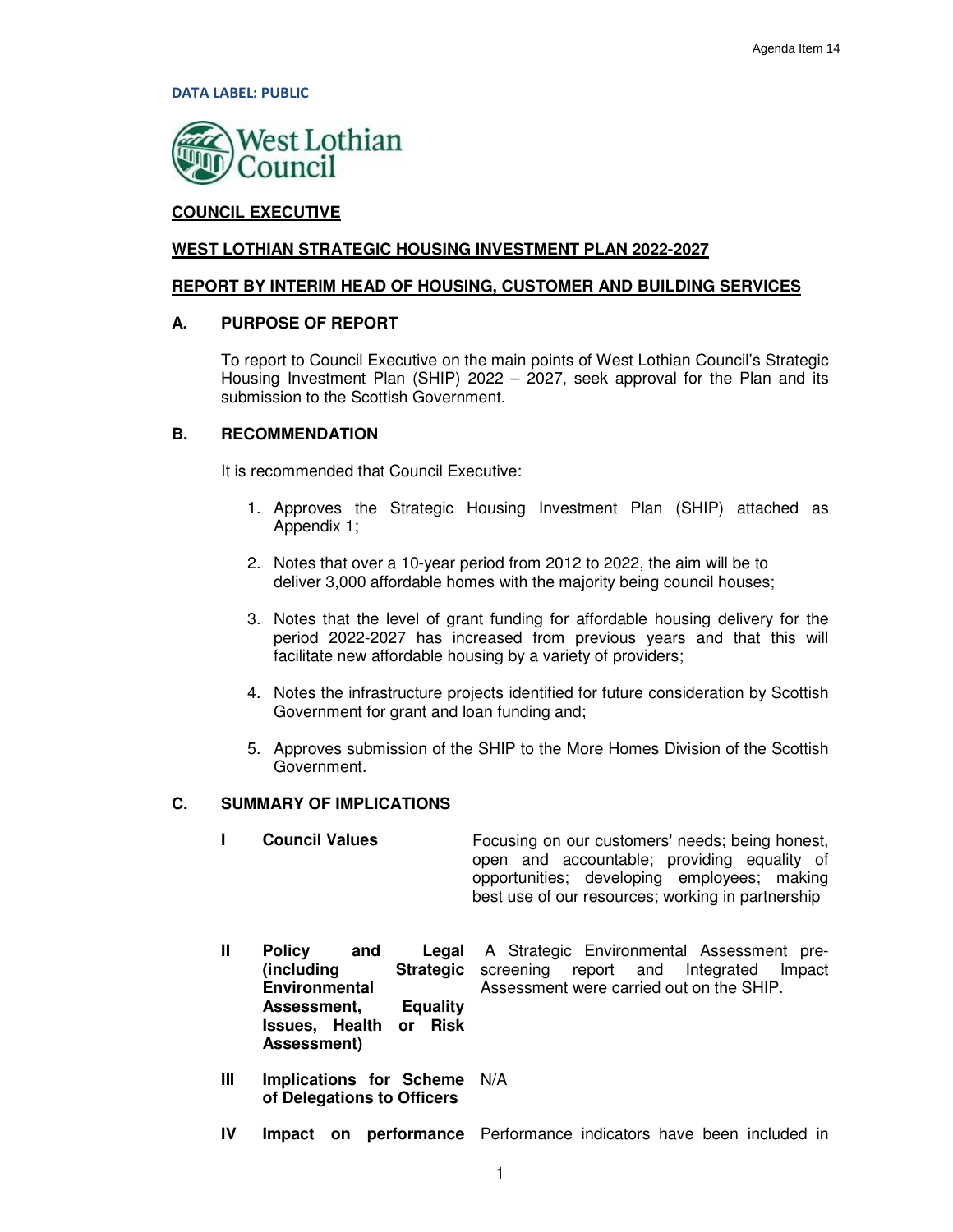| and        | <b>performance</b> the SHIP |  |
|------------|-----------------------------|--|
| Indicators |                             |  |

- **V** Relevance to **Outcome Agreement Single** We live in resilient, cohesive and safe communities.
- **VI Resources (Financial, Staffing and Property)**  The SHIP sets out potential opportunities to deliver affordable housing. The actual level of delivery will depend on the level of council resource and government grant available.

The updated Housing Capital Programme 2021/22 to 2022/23 approved by Council Executive on 22 June 2021 includes £53.864 million for the New Build Council Housing Programme.

Scottish Government grant of £17.889 million will be available to support the delivery of affordable housing in West Lothian in 2021/22 The Resource Planning Assumptions for years 2022/23 to 2026/27 total £61.906 million.

**VII Consideration at PDSP** Yes

**VIII Other consultations** Consultation has taken place with Registered Social Landlords operating in West Lothian, with Scottish Government More Homes Division, Tenants Panel, Planning Services and Finance and Property Services.

#### **D**. **TERMS OF REPORT**

#### **D.1 Background**

The Scottish Government has requested that all Local Authorities submit a 5year Strategic Housing Investment Plan (SHIP) which will augment their current Local Housing Strategies.

This document is reviewed annually and submitted to the Scottish Government. The major objective of the SHIP is for Local Authorities, in conjunction with Registered Social Landlords (RSLs), to ascertain the viability of current and future social housing investment opportunities. The SHIP should relate to the Single Outcome Agreement (SOA) between the local authority and central government. It should be consistent with other strategies within the West Lothian Local Housing Strategy (LHS) on matters such as homelessness, housing support and private sector policy.

The Government's More Homes Division will monitor each SHIP submission and determine in conjunction with Local Authorities the best investment possibilities. This is based on analysis of the relevant merits and potential constraints for the development options provided by each Local Authority. The council currently works closely with the Government's More Homes Division to support RSLs in West Lothian.

The SHIP also gives the latest progress on the council's new build council housing programme.

The SHIP demonstrates the manner in which West Lothian Council's affordable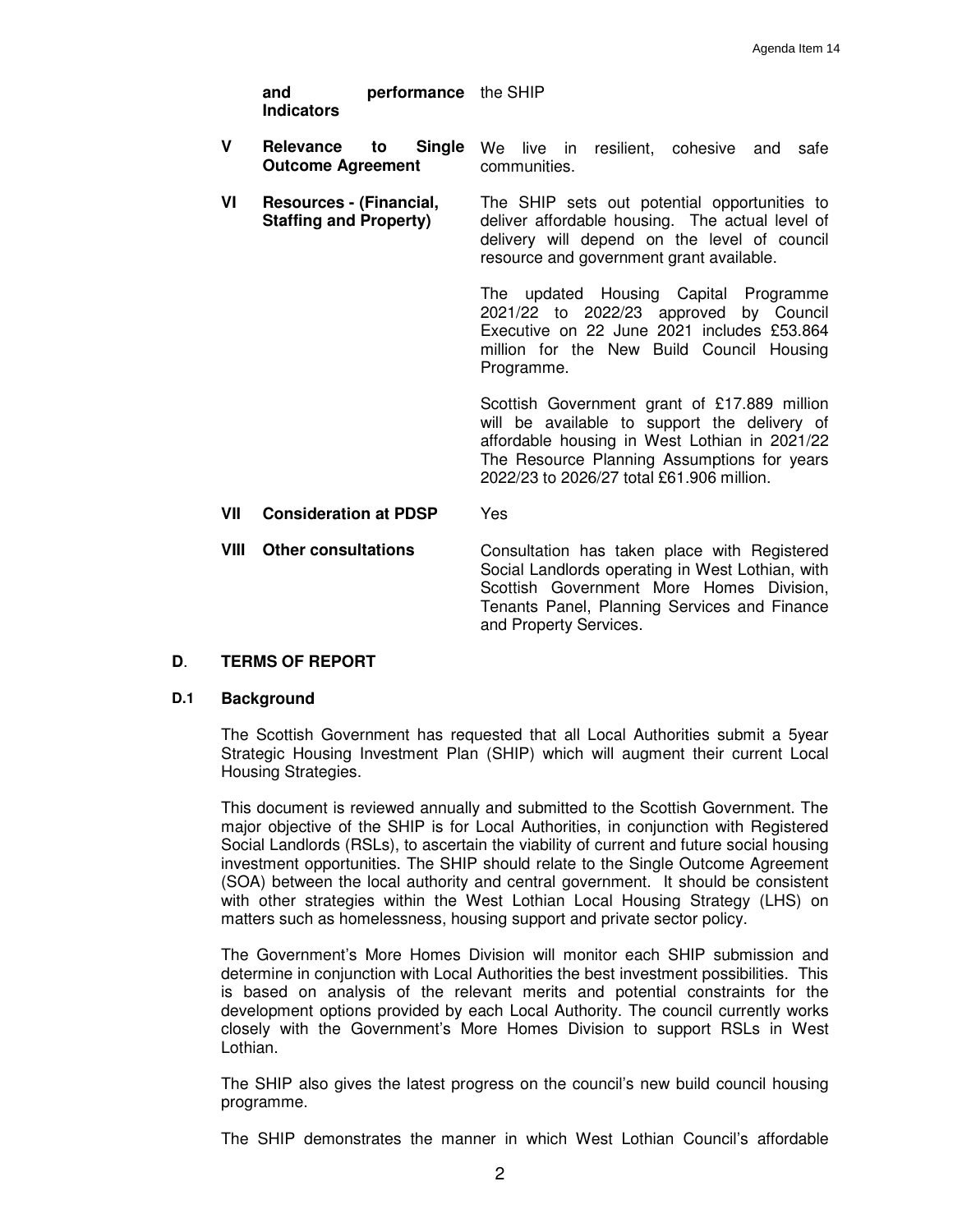housing investment priorities will be developed in practice. Consultation has taken place with a number of organisations involved in the development of affordable housing in West Lothian, notably WLC Planning and the RSL community.

The SHIP provides:

- An opportunity to set out key investment priorities for affordable housing and demonstrate how these will be delivered
- Identifies resources which help deliver these priorities
- Sets out the involvement of partners
- Further co-ordination between the LHS and the individual RSL's future development funding plans

#### **D.2 Progress on the SHIP**

Since the start of 2012/13 to the end of Quarter 2 2021/22, 2,308 affordable homes were provided in West Lothian. There are currently 375 that are planned to complete by March 22 and a further 317 due to complete by Summer 23.

Over the 5-year period of the SHIP sites have been identified by RSLs and the council for 2,330 homes. Other sites included in the SHIP could accommodate up to 271 homes. These sites may be developed by RSLs or in some cases, WLC. Opportunities for open market acquisitions have also been identified by both RSLs and the council.

Scottish Government has confirmed funding of £17.889 million for 2020/21 and a total of total £61.906 million for years 2022/23 to 2026/27. This is a significant increase on the previous five- year period and provides certainty of funding going forward. This funding is provided in an environment of increasing costs for construction.

The approved Housing Capital Programme 2021/22 to 2022/23 includes £53.864million for new council housing supply.

The updated Rapid Rehousing Transition Plan was submitted to Scottish Government in June 2021. The proposed developments included in this SHIP will increase affordable housing supply in West Lothian and assist in addressing homelessness.

#### **D.3 SHIP priorities**

The main priorities identified in the SHIP are to:

- Develop those projects that are already committed, including the continued development of new build council housing.
- Progress development in the Core Development Areas
- Promote housing regeneration in Deans South

Housing investment projects both approved and speculative are submitted by RSLs and are principally categorised by timescale, locality, house tenure, number of units and cost. The council will continue to give priority to sites in West Lothian in high demand areas including the Core Development Areas. Funding allocations will be based on best value principles.

Wheatley Group (West Lothian Housing Partnership) has identified 11 potential sites in West Lothian for 775 homes. Almond Housing Association has identified 15 potential sites for development over the period that could accommodate up to 421 homes. Places for People/Castle Rock Edinvar have identified 9 potential sites for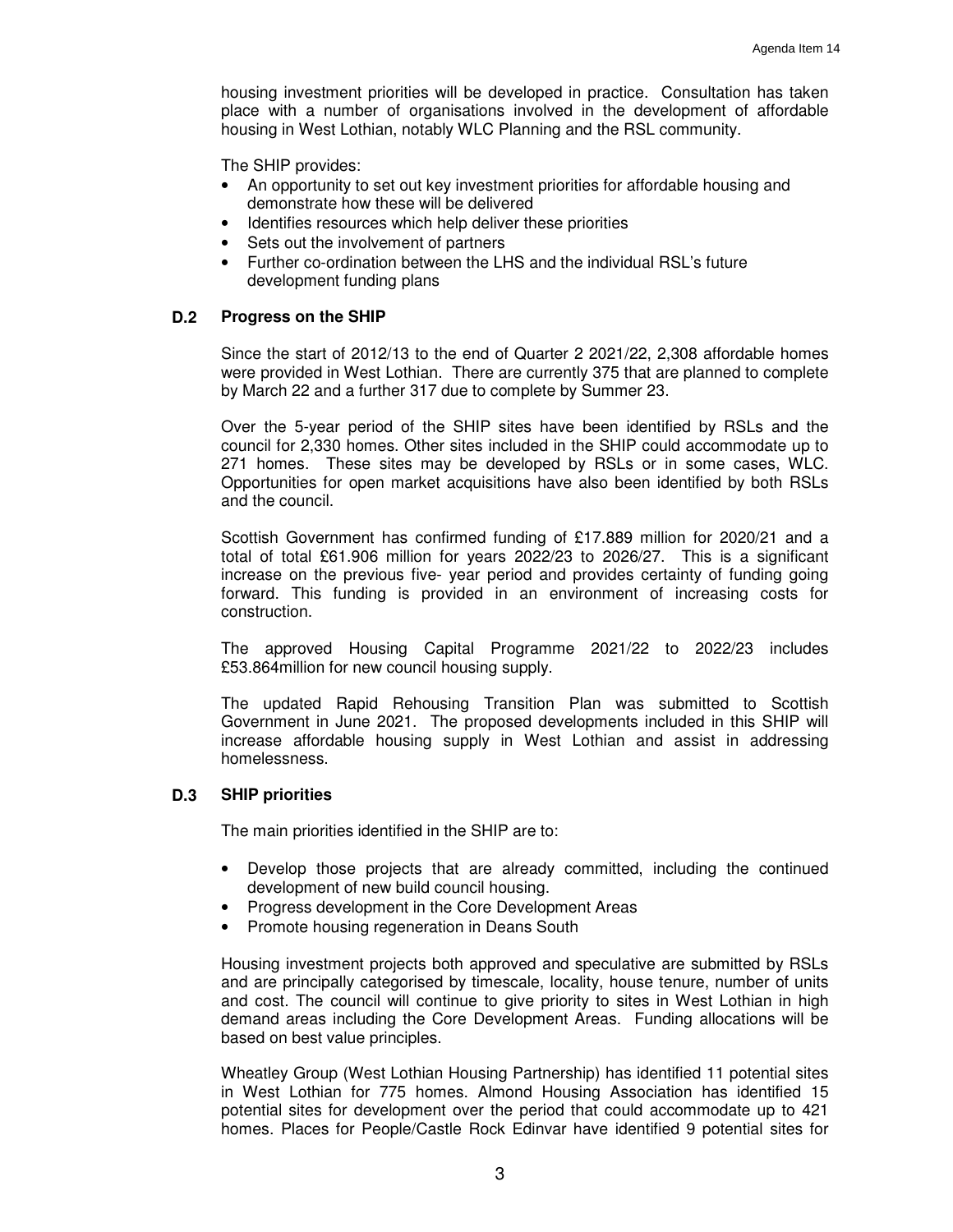523 homes. Home Group has identified three sites for 174 homes. Cairn Housing Association has identified 3 projects for 99 homes, Link Housing Association Ltd had identified one project for 52 homes and Ark Housing Association has identified one project for 20 units.

The following sites have been approved in the current new build council housing programme.

| Site                      | Number of homes |
|---------------------------|-----------------|
| Standhill, Bathgate       | 22              |
| Mossend, West Calder      | 69              |
| Eagle Brae, Livingston    | 29              |
| Cawburn Road, Pumpherston | 16              |
| Deans South, Livingston   | 29              |
| Eliburn, Livingston       | 20              |
| Murieston, Livingston     | 42              |
| Hopetoun Street, Bathgate | 4               |
| Marjoribanks St Bathgate  | 6               |
| Mid Street, Bathgate      | 5               |
| Wester Inch               | 59              |
| Bathville, Armadale       | 3               |
| Total                     | 304             |

A number of other sites have been identified for potential future affordable housing development. These sites could accommodate up to 271 homes should funding be available. The site at Deans South was sold in May 2021 and this will enable the development of 127 new homes for social rent.

The funding from second and empty homes Council tax can be used to support new build affordable housing. This is estimated at £80,000 per annum. The amount of funding for capital receipts is estimated at £100,000 per annum.

#### **D.4 Housing Infrastructure Fund**

Through the SHIP there is the opportunity to identify housing projects that could benefit from funding for infrastructure. Scottish Government is developing new guidance on infrastructure funding that will be available in Autumn 2021.

The council has consulted with housing associations in drawing up a list of potential bids for infrastructure funding.

The Core Development Area (CDA) at Winchburgh will benefit from funding from the City Region Deal for infrastructure. Funding in the form of loans for the proposed motorway junction and rail station are also anticipated.

It is proposed that Deans South, Livingston be considered for infrastructure grant funding. If successful, the funding would be used to support utility service diversions, A site at Wester Inch also requires infrastructure funding to enable service diversions and road access.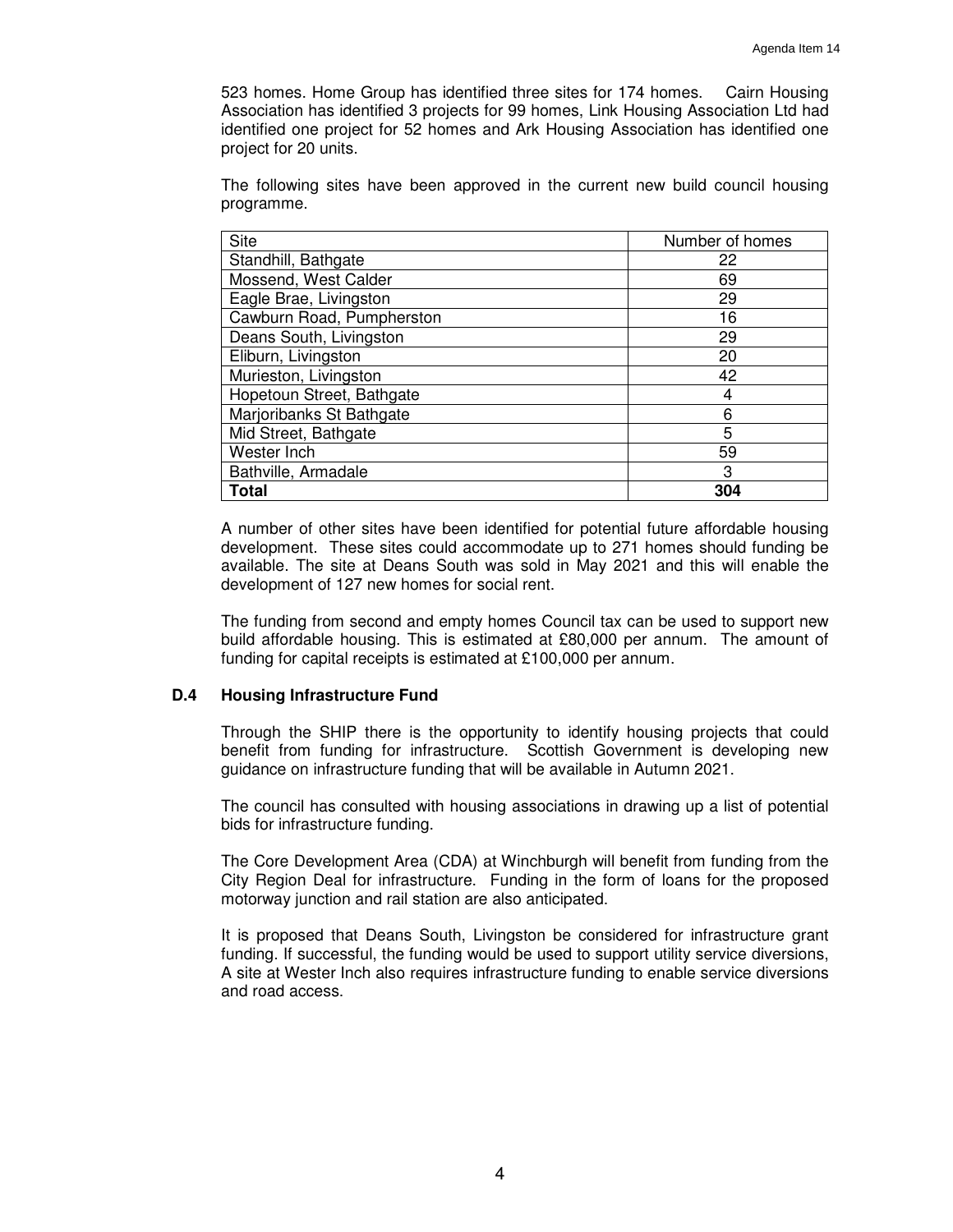# **E. CONCLUSION**

RSL partners have identified a number of development opportunities for the delivery of affordable housing and the Council also has an ambitious programme of new build Council housing.

The provision of resource planning assumptions enables the Council and RSL partners to develop a more strategic approach to the development of sites in West Lothian. However, the funding available is limited and priorities for the funding have to be identified through development of the SHIP which will be submitted to the More Homes Division of the Scottish Government for consideration and review.

# **F BACKGROUND PAPERS**

Council Executive 19 January 2021 West Lothian Strategic Housing Investment Plan 2021-26

Services for the Community Policy Development and Scrutiny Panel 14 December 2021 West Lothian Strategic Housing Investment Plan 2022-27

Appendices/Attachments: Appendix 1 Strategic Housing Investment Plan 2022 - 27

Contact Person: Marjory Mackie, Housing Strategy and Development Manager Marjory.mackie@westlothian.gov.uk

**Julie Whitelaw Interim Head of Housing Customer and Building Services** 

**18 January 2022**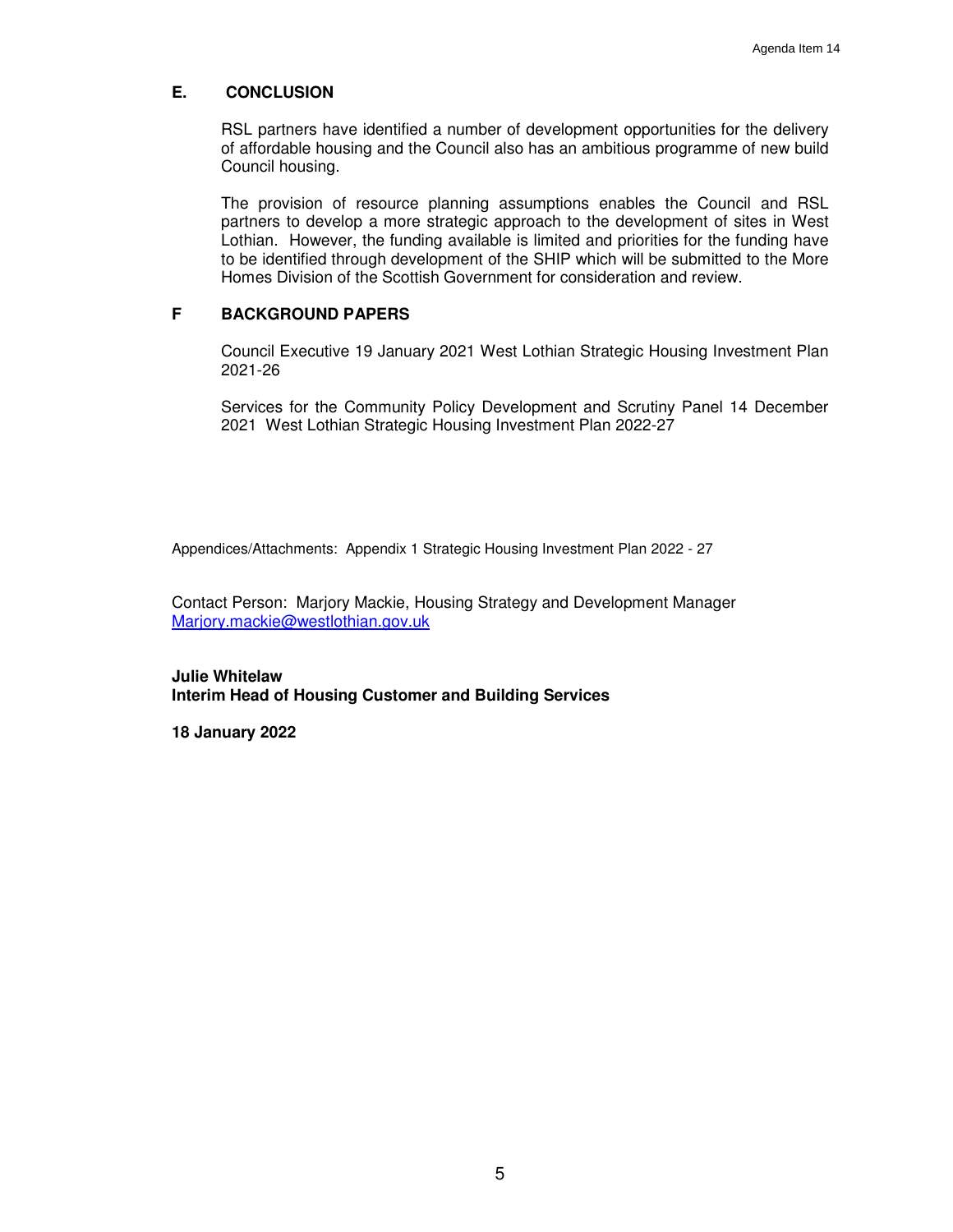

# Strategic Housing Investment Plan (SHIP)

# 2022-2027

# DRAFT

# January 2022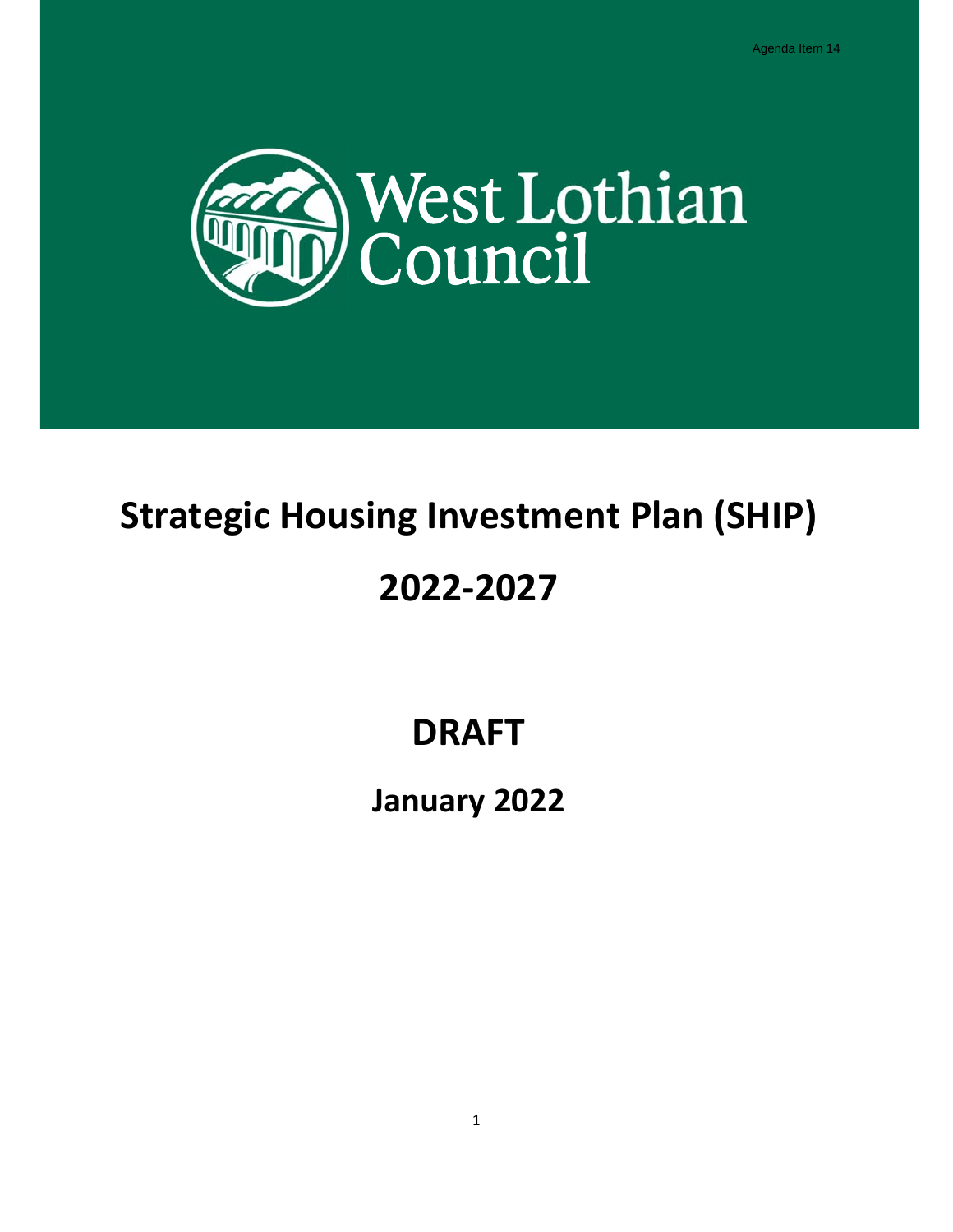# **Contents**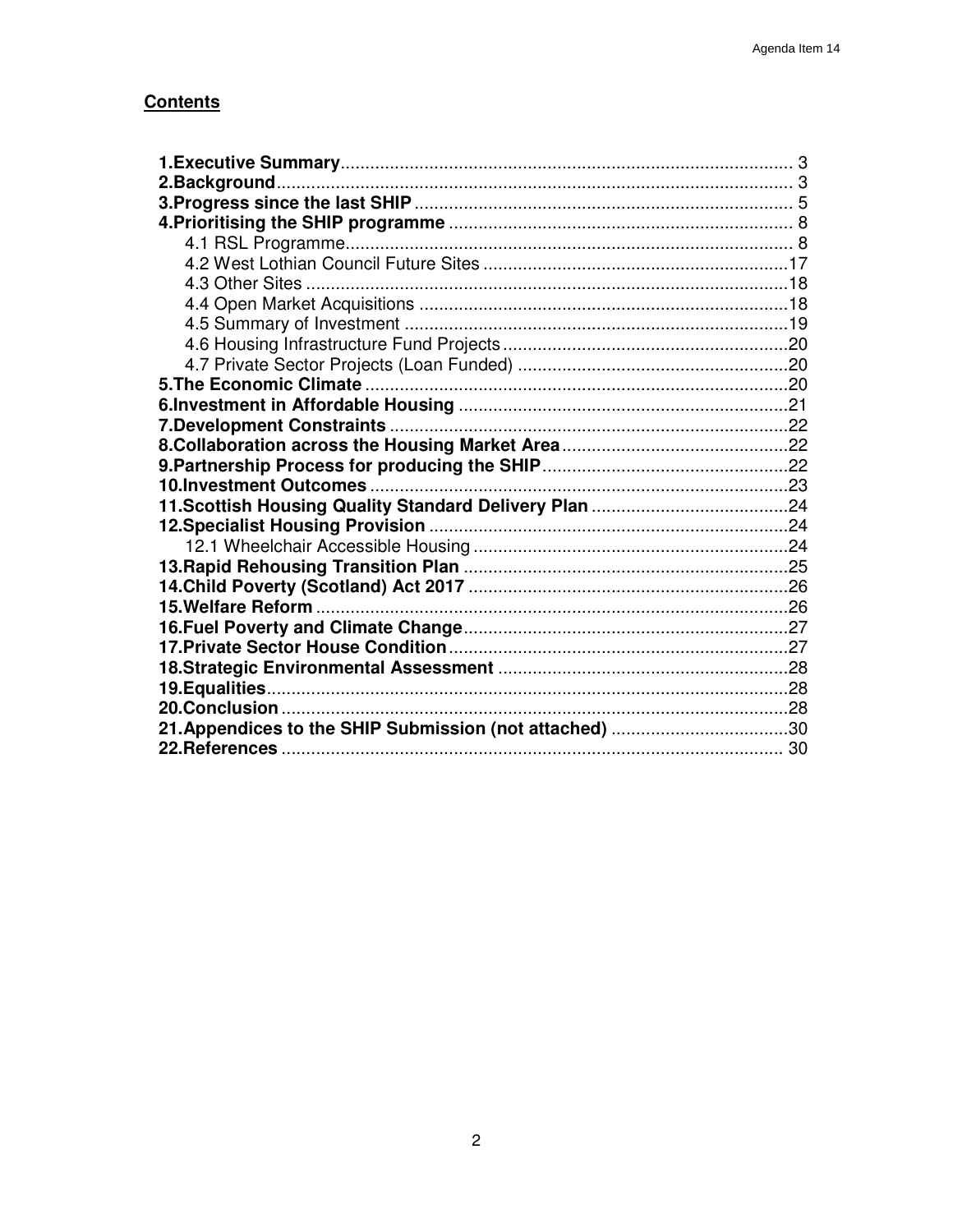# **1. Executive Summary**

West Lothian Council's Strategic Housing Investment Plan (SHIP) identifies priorities for investment over a 5-year period from 2022 – 2027.

The core funding is already in place to deliver:

- The current West Lothian Council New Build Programme of 1000 homes. This started on site in summer 2013 and will be completed in 2021/22. Twenty-three sites have been fully completed. Two are under construction.
- The programme of RSL development in West Lothian continues to deliver new build housing with 43 homes completed in 2020/21.
- In 2017, West Lothian Council committed to deliver 3,000 affordable homes between 2012 and 2022. The new homes are being built by both WLC and RSLs.
- In addition to the current programmes, a number of potential development opportunities have been identified should additional funding from the Scottish Government be made available over the next 5 years.

# **2. Background**

Local Authorities are required to produce a Strategic Housing Investment Plan (SHIP) to supplement their Local Housing Strategy. The purpose of the SHIP is to set out how the investment in affordable housing will be directed over a five-year period, in this case, 2022– 2027. This SHIP has been developed in line with revised guidance issued by the Scottish Government.

The SHIP informs the Local Development Plan (LDP) through identifying sites that can be developed for affordable housing. It reinforces the role of the local authority as the strategic housing authority and informs Scottish Government investment decisions;

West Lothian Council's SHIP sets out the affordable housing investment priorities for the area as identified in the new Local Housing Strategy 2017-2022. It demonstrates how these investment priorities will be delivered and the resources required. The SHIP sets out the national and local context by identifying the council's investment priorities; the approach being taken to the delivery of these priorities; outlines potential risks and constraints; and how these can be mitigated.

#### **Covid-19 Pandemic Summary**

The Covid-19 Pandemic has had a major impact on site starts, completions and spend for both WLC and RSL projects. Sites were closed between March and July 2020. This impacted on the timescales for delivery of affordable housing during 20/21 and continues to do so during 21/22.

Throughout the lockdown period, although on site construction stopped, RSLs and the council continued to identify future sites and undertake feasibility work which has enabled some new sites to be brought into the SHIP for 2022 to 2027.

A number of factors that may impact on progress over the long term as a result of the Pandemic are listed below;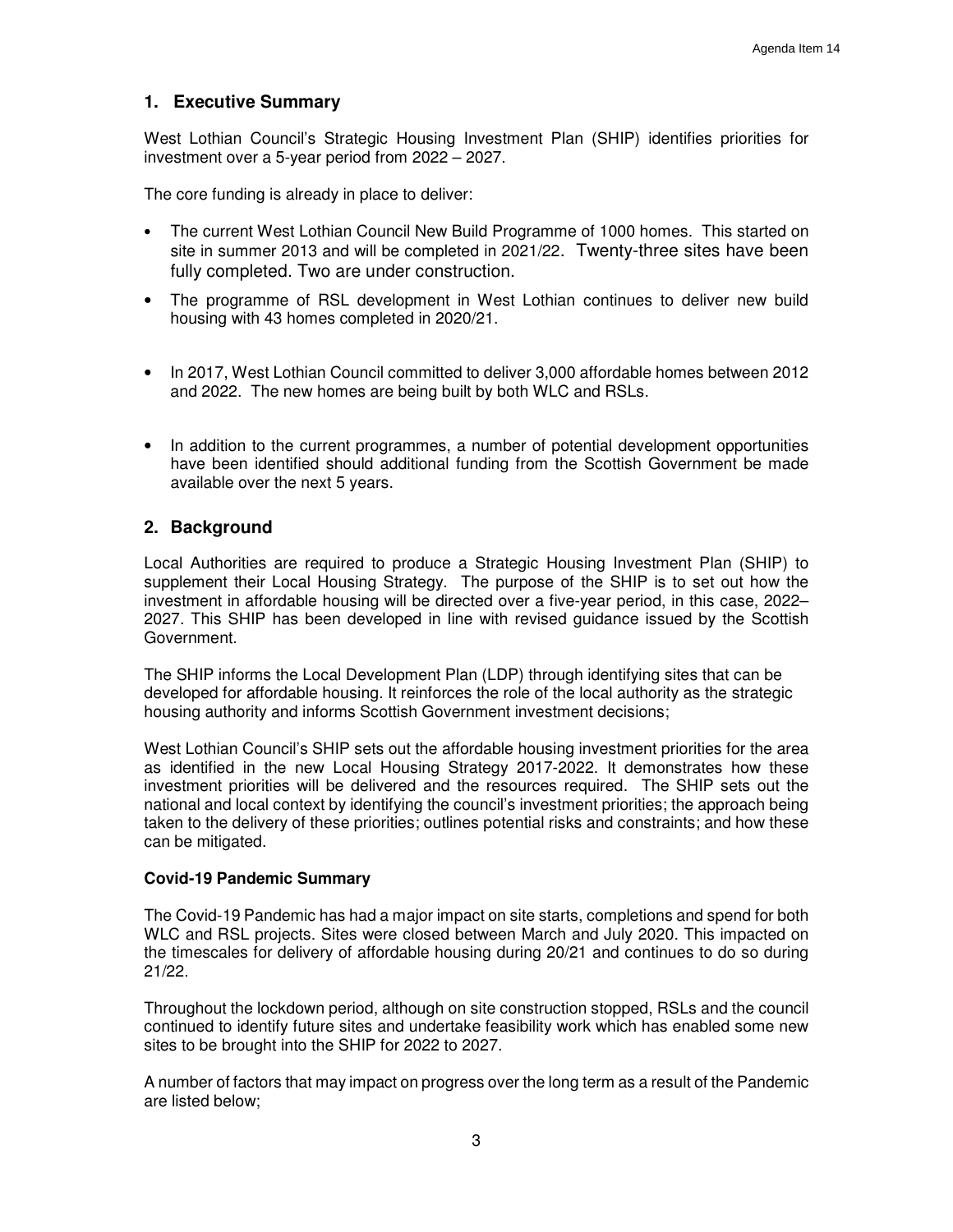- Supply chain issues
- Social distancing measures on building sites
- Uncertainty over delivery programmes
- Uncertainty over costs
- Workforce availability
- Developer capacity to deliver
- Potential risk of property crash and impact on affordable housing sites coming forward.
- End of furlough

There is also the challenge of Brexit and the impact that will have on construction in terms of the labour market, supply chain and costs.

There has been a significant impact on homelessness due to the Pandemic with numbers increasing.

#### **Strategic Context**

West Lothian Local Housing Strategy 2017-2022 was approved by the Council Executive in October 2017. The LHS contains a target of 3,000 affordable homes being delivered between 2012 and 2022. In July 2021 2,279 homes have been constructed or acquired and a further 634 are under construction.

Scottish Government's Housing to 2040 provides the national strategic context to West Lothian's SHIP.

## **The Need for Affordable Housing in West Lothian**

There is an identified need for quality affordable housing in West Lothian.

- As at July 2021 there were 10,906 applicants on the Common Housing Register for social rented housing. Some RSLs operating in West Lothian also hold their own waiting lists.
- In April 2012, the council abolished the priority need test in relation to homelessness applications and revised operational processes accordingly.
- Homeless presentations have increased and there has been increased use of bed and breakfast accommodation to provide emergency accommodation for homeless households. The pressure on homelessness households has increased because of Covid 19.
- The council submitted the updated Rapid Rehousing Transition Plan to Scottish Government in June 2021 and work continues on the implementation of the actions identified.
- A need for new accommodation has been identified specifically for young people requiring housing support and initial feasibility work is underway to consider the type of accommodation required. A site has been identified in Livingston.
- The council approved a new Housing Allocations Policy in March 2021.

Work is progressing on a new Housing Need and Demand Assessment. The six South East Scotland Councils are working collaboratively on this through the South East Scotland Housing Forum. The HNDA3 Core Project Team will be accountable to the Regional Housing Board of the Edinburgh and South East Scotland City Region Deal.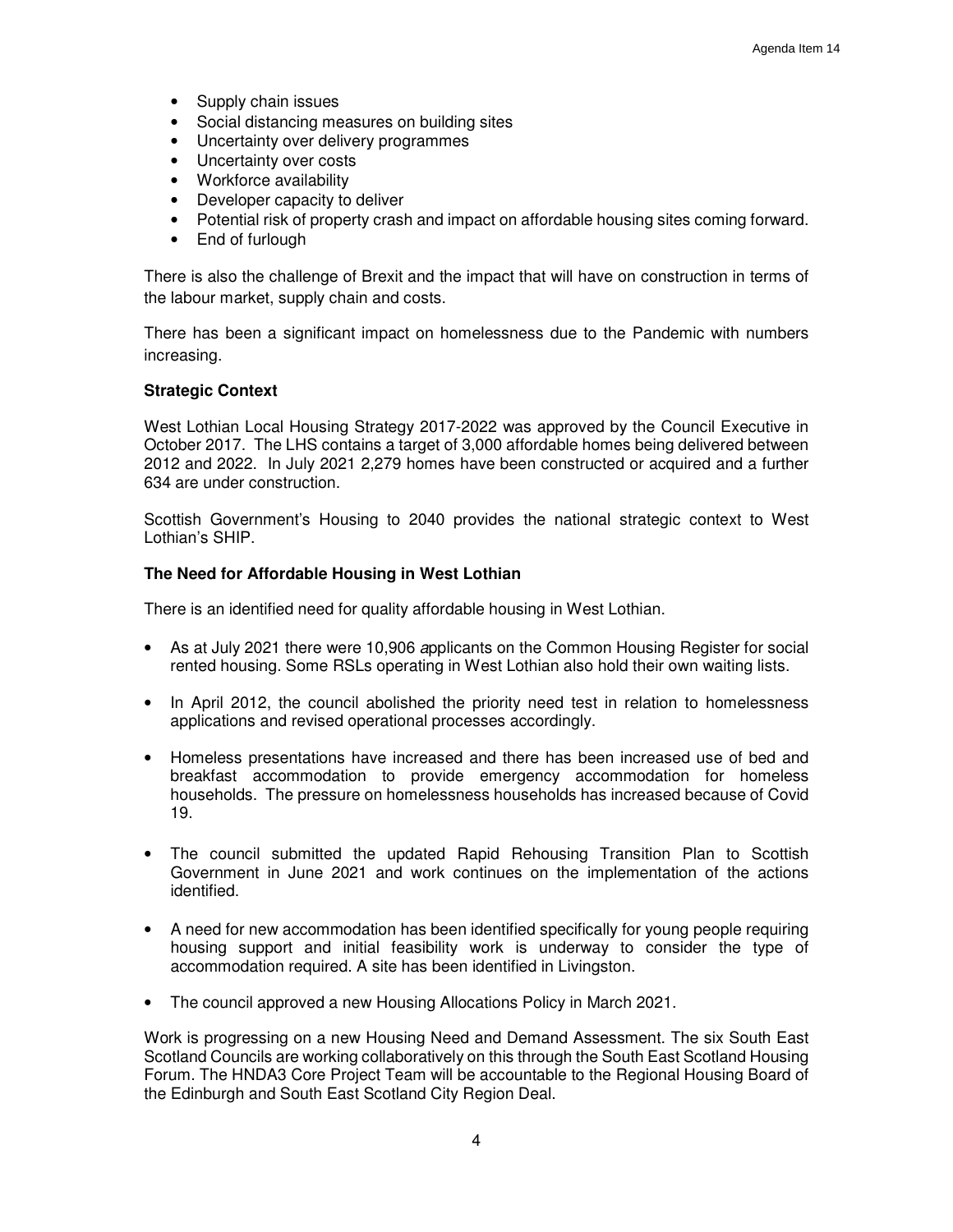In September 2018, the council adopted the West Lothian Local Development Plan (LDP). The LDP was prepared within the context of the Strategic Development Plan (SDP1) for Edinburgh and South East Scotland. SDP 1 identified a requirement for 18,010 housing units across all tenures. To deliver this the spatial strategy set out in the LDP continues to support development in the core development areas (Winchburgh, Calderwood, Mossend and Armadale) and other strategic sites such as Heartlands (Whitburn). To assist in meeting housing requirements, the LDP and associated Supplementary Guidance on Affordable Housing sets out requirements for affordable housing provision in some areas, the requirement for affordable housing is set at 25%.

A timetable for preparation of a new LDP (LDP2) has been prepared but is subject to change. This is in the absence of a new SDP and requirements under the Planning (Scotland) Act 2019 which removes requirements to prepare strategic development plans and introduces regional spatial strategies. In addition, future housing land requirements for West Lothian are informed by a new National Planning Framework (NPF4).

# **3. Progress since the last SHIP**

#### **New Build Council Housing**

Good progress is being made towards achieving the 1000 council house programme with 23 sites completed. At September 2021, 234 council houses are currently under construction and 52 Open Market purchase are planned for 2021/22.

A further phase of the 250 new build council house programme has been developed and all sites have been included in the SHIP. In December 2020 a site for 33 homes at Brucefield in Livingston was completed. The site at Eliburn, Livingston for 20 homes completed in December 2021. Construction is underway at Bathville, Armadale, Hopetoun Street, Bathgate, Eliburn, Livingston, Standhill, Bathgate, Eagle Brae Livingston, Deans South, Livingston, Wellhead Murieston and Mossend.

Additional sites have been identified in Bathgate as the site at Guildiehaugh cannot be developed within the timescale of 2022. These include a site at Wester Inch and two vacant town centre sites.

A conversion of an existing building in Bathgate (Hopetoun Street) is underway to provide mainstream accommodation. A site for the provision of housing specifically for young people requiring support is being considered in Livingston.

A project for people with complex care needs is being developed in Pumpherston. This will comprise 16 houses for people requiring support and is being led by the council's Social Policy team.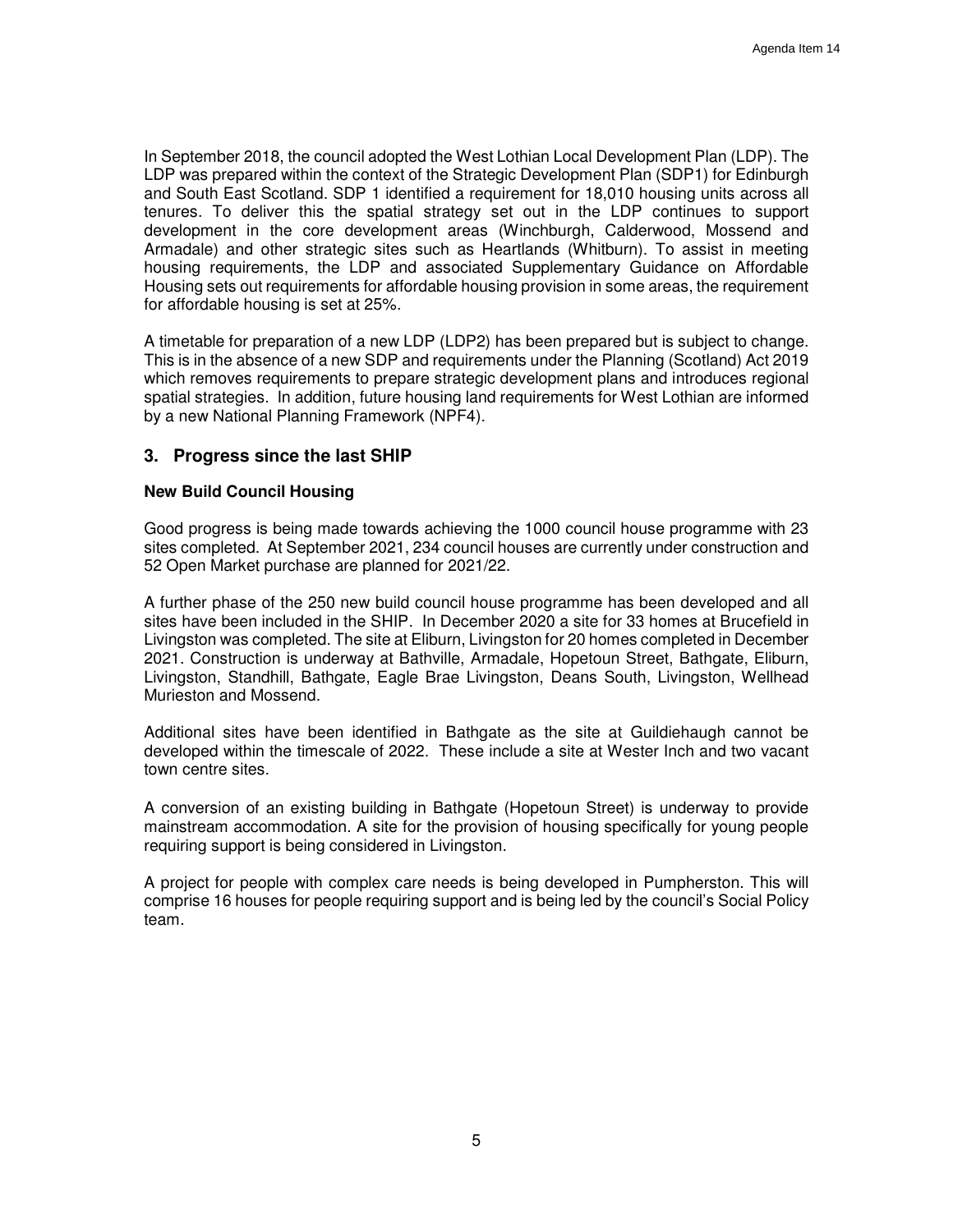#### **RSL Housing**

Three RSL sites have completed during 2020/21 and 2021/22 totalling 80 units. These are Brotherton Farm, Livingston Cloverbank, Livingston, Quentin Court, Livingston and West Main Street, Armadale.

| The sites below are currently under construction |  |
|--------------------------------------------------|--|
|--------------------------------------------------|--|

| <b>Site</b>            | <b>RSL</b>                  | <b>Number of Units</b> | <b>Estimated</b><br><b>Completion</b> |
|------------------------|-----------------------------|------------------------|---------------------------------------|
| Almondvale,            | <b>West Lothian Housing</b> | 146                    | <b>Dec 21</b>                         |
| Livingston             | <b>Partnership</b>          |                        |                                       |
| <b>Jarvey Street,</b>  | <b>West Lothian Housing</b> | 42                     | March 22                              |
| <b>Bathgate</b>        | <b>Partnership</b>          |                        |                                       |
| <b>Winchburgh Site</b> | <b>West Lothian Housing</b> | 20                     | March 22                              |
| O                      | Partnership                 |                        |                                       |
| <b>Blackness Road</b>  | <b>West Lothian Housing</b> | 14                     | <b>Spring 22</b>                      |
| Linlithgow             | <b>Partnership</b>          |                        |                                       |
| <b>Polbeth Farm</b>    | <b>Almond Housing</b>       | 25                     | November 21                           |
|                        | <b>Association</b>          |                        |                                       |
| Calderwood             | Homegroup                   | 69                     | Spring22                              |
| Calderwood             | <b>Places for People</b>    | 66                     | <b>Nov 22</b>                         |
| <b>Total</b>           |                             | 382                    |                                       |

#### **a) Homes for West Lothian Partnership**

Homes for West Lothian Partnership has been set up to engage with RSLs operating in West Lothian. The purpose of this is to increase the supply of affordable housing. The RSLs that have agreed to be involved in the Partnership are;

- ARK Housing Association
- Wheatley Group (West Lothian Housing Partnership and Dunedin Canmore Housing)
- Places for People and Castle Rock /Edinvar
- West Lothian Development Alliance Almond Housing Association, Horizon
- Housing Association, Weslo Housing Management)
- Bield Housing and Care
- Hanover Housing Association
- Link Housing Association Ltd
- Cairn Housing Association
- Trust Housing Association
- Home Group

Three meetings have taken place in 2021 and discussions are ongoing with RSLs so that more affordable housing development in West Lothian can be agreed and supported.

# **b) Shared Equity Programmes**

Many people have been assisted through the Open Market Shared Equity Programme (OMSE). In 2018/19 in West Lothian, there were 248 purchases with Scottish Government support of £10.2 million. Demand for this programme remains high. This programme has assisted a number of homeowners in Deans South, Livingston to purchase new property.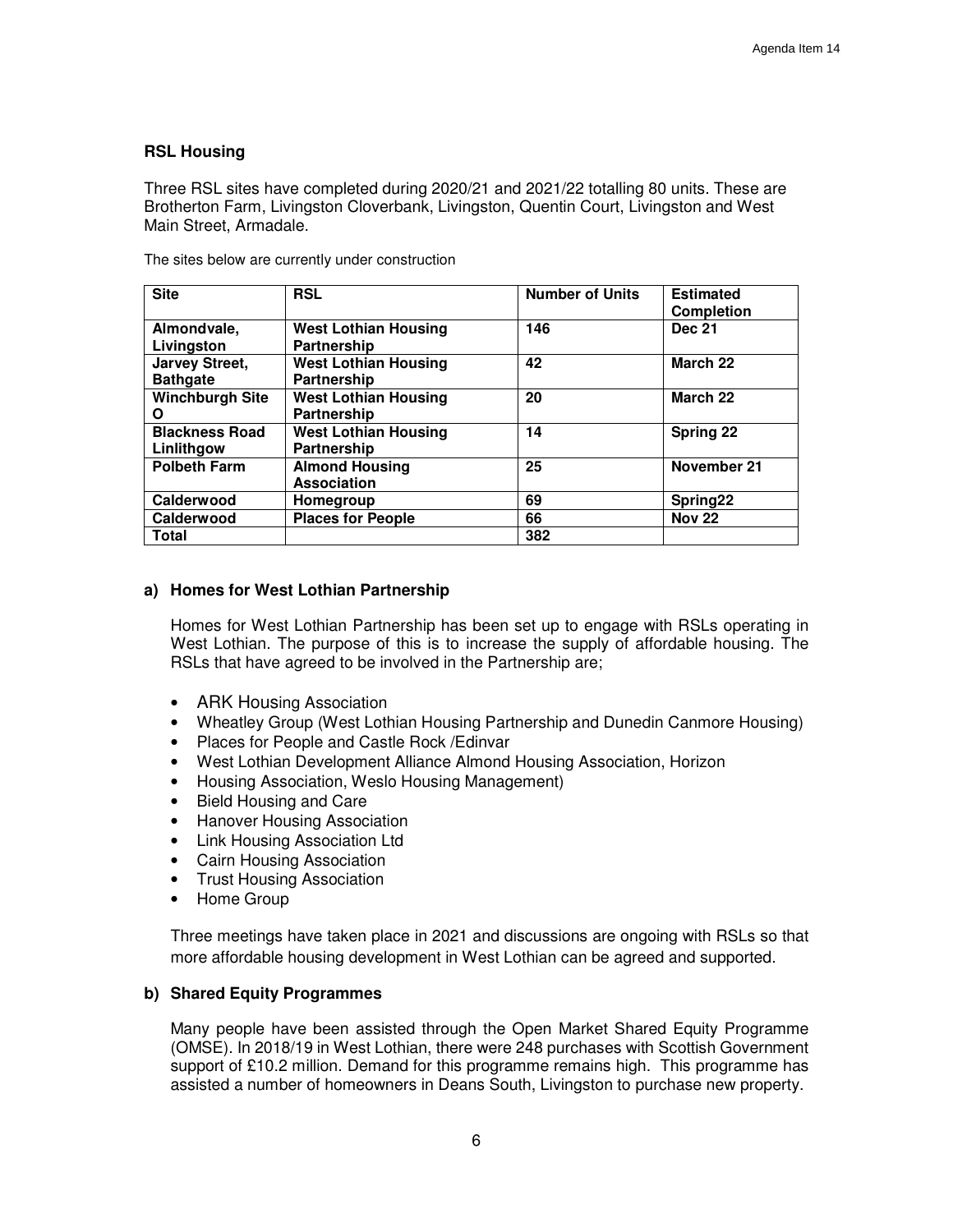In 2019, Scottish Government altered the criteria by changing the arrangements for OMSE purchasers in West Lothian. There were 12 purchased through the OMSE during 2020/21.

The Scottish Government's Help to Buy (Scotland) scheme in West Lothian has assisted 390 purchasers between 2016/17 and 2018/19 with loans amounting to £10.55 million.

#### **c) Other Tenures**

RSLs have given greater consideration to Mid Market Rent in West Lothian. West Lothian Housing Partnership and Places for People have identified sites for 294 units for mid market rent. Places for People propose to build 125 homes for Mid Market Rent at various sites in West Lothian and 39 for Low Cost Home Ownership and Wheatley Group propose to build 169 units of Mid Market rent

#### **d) Further Joint Working**

Over a 10-year period from 2012 to 2022, the aim will be to deliver 3,000 affordable homes with the majority being council houses. The council and RSL partners, through Homes for West Lothian Partnership is contributing to the delivery of this scale of housing.

The following projects have been identified as a priority;

- Deans South, Livingston A scheme for comprehensive redevelopment is currently under development. The sale of land by WLC to Springfield Properties PLC was concluded in May 2021. Springfield PLC intend to develop the site and deliver 127 houses for social rent in partnership with the West Lothian Housing Partnership. Further detailed engagement will be ongoing to decide the agreed delivery method.
- Core Development Areas. Progress is being made on the Core Development Areas (CDAs) in at Winchburgh, Calderwood, Mossend and Armadale. Developers have approached RSLs to discuss opportunities for development in the CDAs. In the current SHIP, four large CDA sites are included. These sites will be able to deliver up to 696 homes
- Work commenced in January 2021 at a site in Calderwood for 69 units by Home Group. In July 2021 Places for People/Castle Rock Edinvar commenced the first site of 66 homes at Calderwood. Two further sites totalling 172 homes will be developed there. A further site at Calderwood of 55 homes is proposed for development by Homegroup and Almond are also considering a site for 60 homes there.
- City Deal Funding has been secured for investment in the Winchburgh CDA to support the development of new secondary school provision. Work is underway at one site for 20 homes for West Lothian Housing Partnership and two other sites are being considered by them. Homegroup are also proposing development at another site in Winchburgh.
- Priority will continue to be given to affordable housing delivery in the CDAs over the next five years.

# **4. Prioritising the SHIP programme**

There are three strands of future social housing provision:

The council's new build programme, RSL programme funded by the Scottish Government The council's Affordable Housing Policy.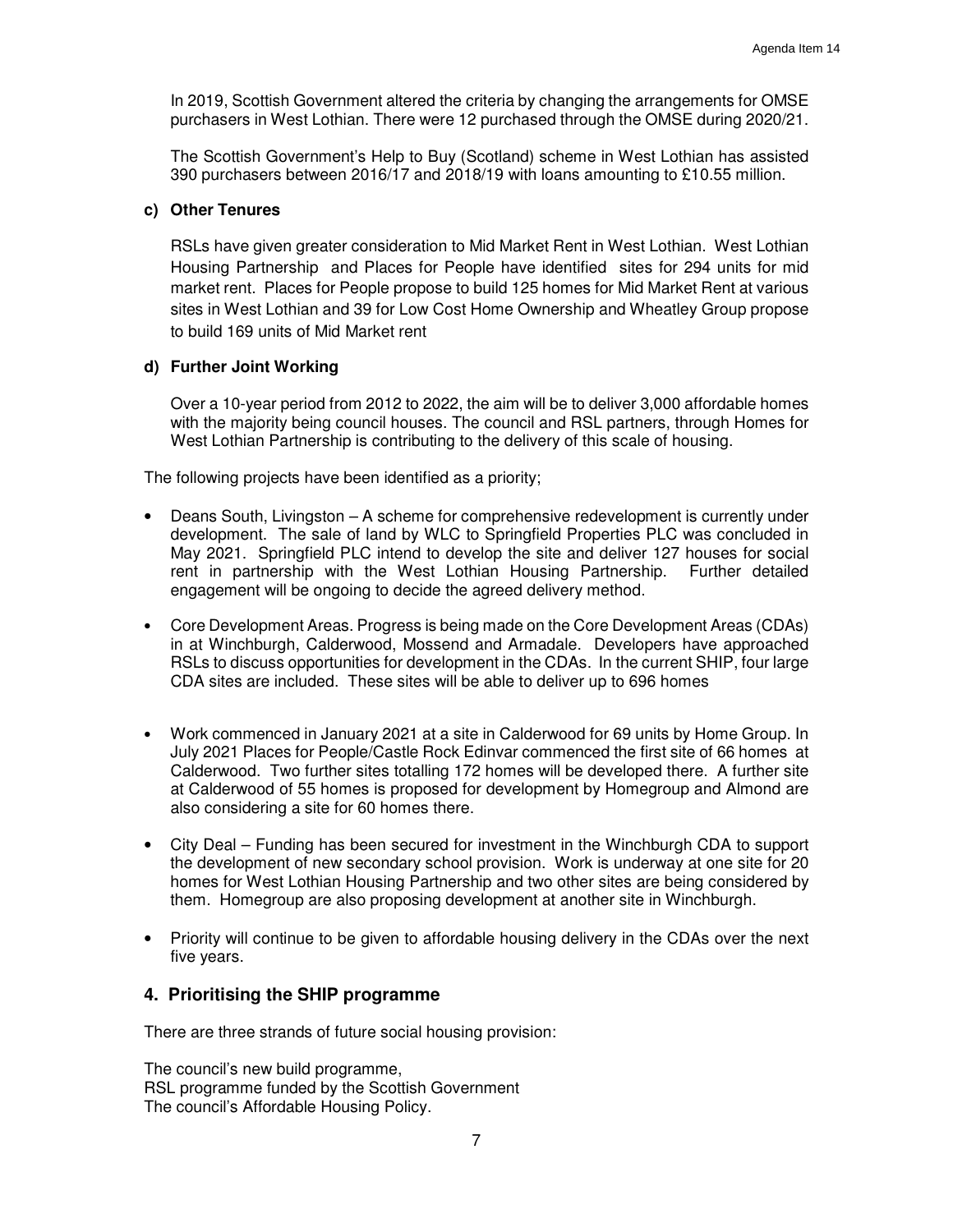# **Priorities for Funding**

The draft Local Housing Strategy 2017-2022 identified priorities for affordable housing investment. These are noted below.

| <b>Area Priority for Investment</b>                                                                                                  |
|--------------------------------------------------------------------------------------------------------------------------------------|
| <b>Priority 1:</b> Broxburn, East Livingston & East Calder, Linlithgow, Livingston<br>North, Livingston South, Uphall and Winchburgh |
| <b>Priority 2:</b> Armadale & Blackridge, Bathgate, Whitburn & Blackburn.                                                            |
| <b>Priority 3: Fauldhouse &amp; Breich Valley.</b>                                                                                   |

The priorities reflect the approach to housing development set out in the West Lothian Local Development Plan, specifically policy HOU4. Funding allocations will be based on best value principles.

The priority for the SHIP programme is to develop those sites that already have a funding commitment. The council will continue to give priority to sites in West Lothian in high demand areas and Core Development Areas.

The redevelopment of Deans South, Livingston is a key priority over the next five years. The new build council housing site for 54 units is complete. A site for 29 homes is under construction. It is important to prioritise the remainder of the Deans South estate for investment so that the site can be fully developed.

# **4.1 RSL Programme**

RSLs in West Lothian have identified sites for homes for development over the period 2022- 2027. The sites are noted at table 1.

The priority has been determined on the basis of location and the sites being capable of development over the short term. Further consideration will be given to sites that can be brought into the programme in the longer term.

The majority of RSL sites are in either Priority 1 or Priority 2 areas. The SHIP has been developed to allow flexibility and ensures that sites can come forward should additional resources become available.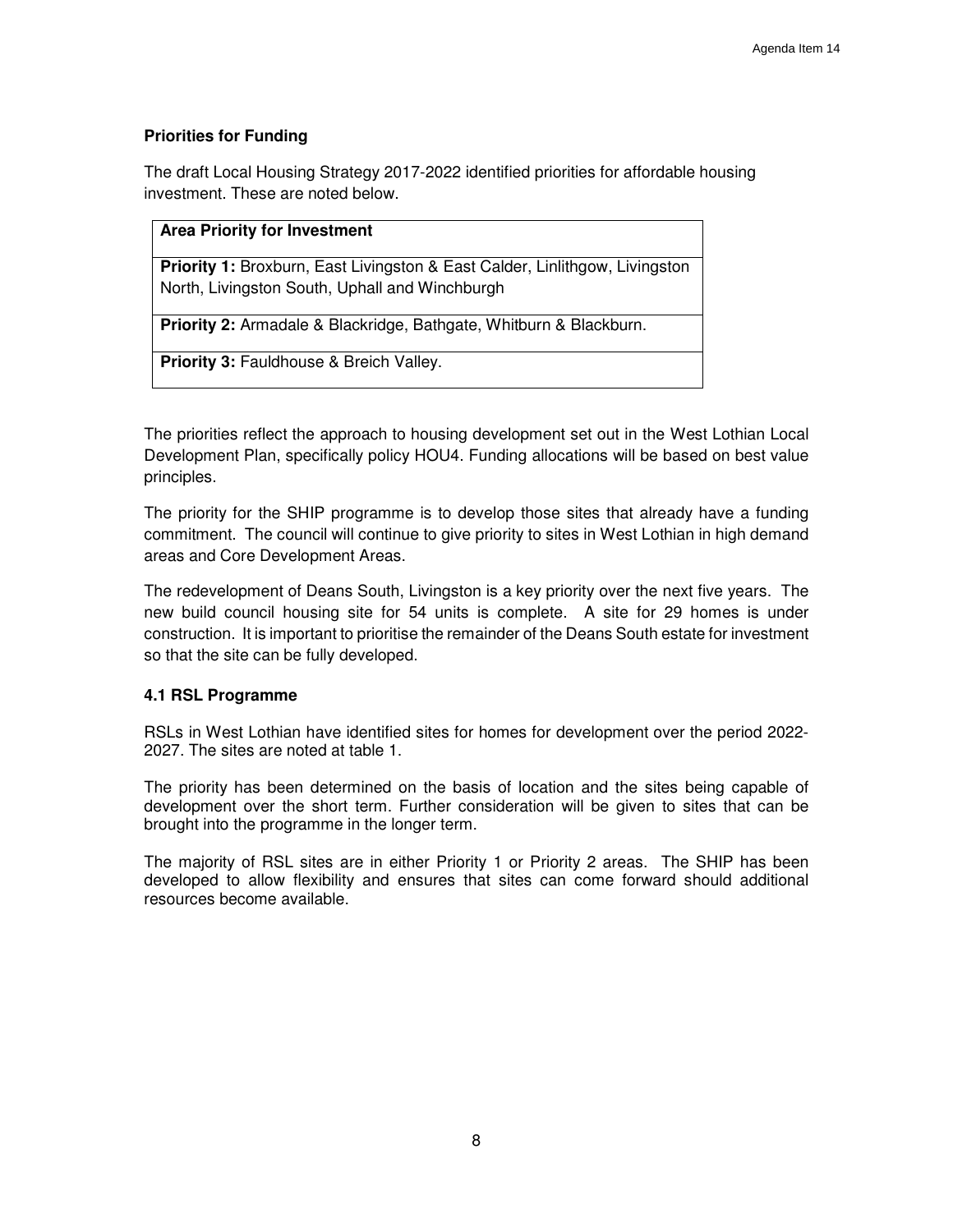|  | Table |  |
|--|-------|--|
|  |       |  |

| <b>RSL</b>       | <b>Site</b>                      | 22/23                 | 22/23             | 23/24                 | 23/24             | 24/25                 | 24/25             | 25/26                 | 25/26             | 26/27                 | 26/27             |
|------------------|----------------------------------|-----------------------|-------------------|-----------------------|-------------------|-----------------------|-------------------|-----------------------|-------------------|-----------------------|-------------------|
|                  |                                  | <b>Social</b><br>Rent | MMR/<br><b>SE</b> | <b>Social</b><br>Rent | MMR/<br><b>SE</b> | <b>Social</b><br>Rent | MMR/<br><b>SE</b> | <b>Social</b><br>Rent | MMR/<br><b>SE</b> | <b>Social</b><br>Rent | MMR/<br><b>SE</b> |
| Almond<br>HA     | Mill Centre Blackburn<br>Phase 1 | 20                    |                   |                       |                   |                       |                   |                       |                   |                       |                   |
| Almond<br>HA     | Stoneyburn Gap Sites             |                       |                   | 18                    |                   |                       |                   |                       |                   |                       |                   |
| Almond<br>HA     | Glendevon Park<br>Winchburgh     | 16                    |                   |                       |                   |                       |                   |                       |                   |                       |                   |
| Almond<br>HA     | Meadow Crescent,<br>Fauldhouse   | 12                    |                   |                       |                   |                       |                   |                       |                   |                       |                   |
| Almond<br>HA     | Armadale CDA                     |                       |                   |                       |                   |                       |                   | 30                    |                   | 30                    |                   |
| Almond<br>HA     | North St, Armadale               |                       |                   |                       |                   |                       |                   | 25                    |                   | 25                    |                   |
| Almond<br>HA     | East Calder                      |                       |                   |                       |                   |                       |                   |                       |                   | 36                    |                   |
| Almond<br>HA     | Linlithgow                       |                       |                   |                       |                   |                       |                   |                       |                   | 30                    |                   |
| <b>Sub Total</b> | 242                              | 48                    |                   | 18                    |                   |                       |                   | 55                    |                   | 121                   |                   |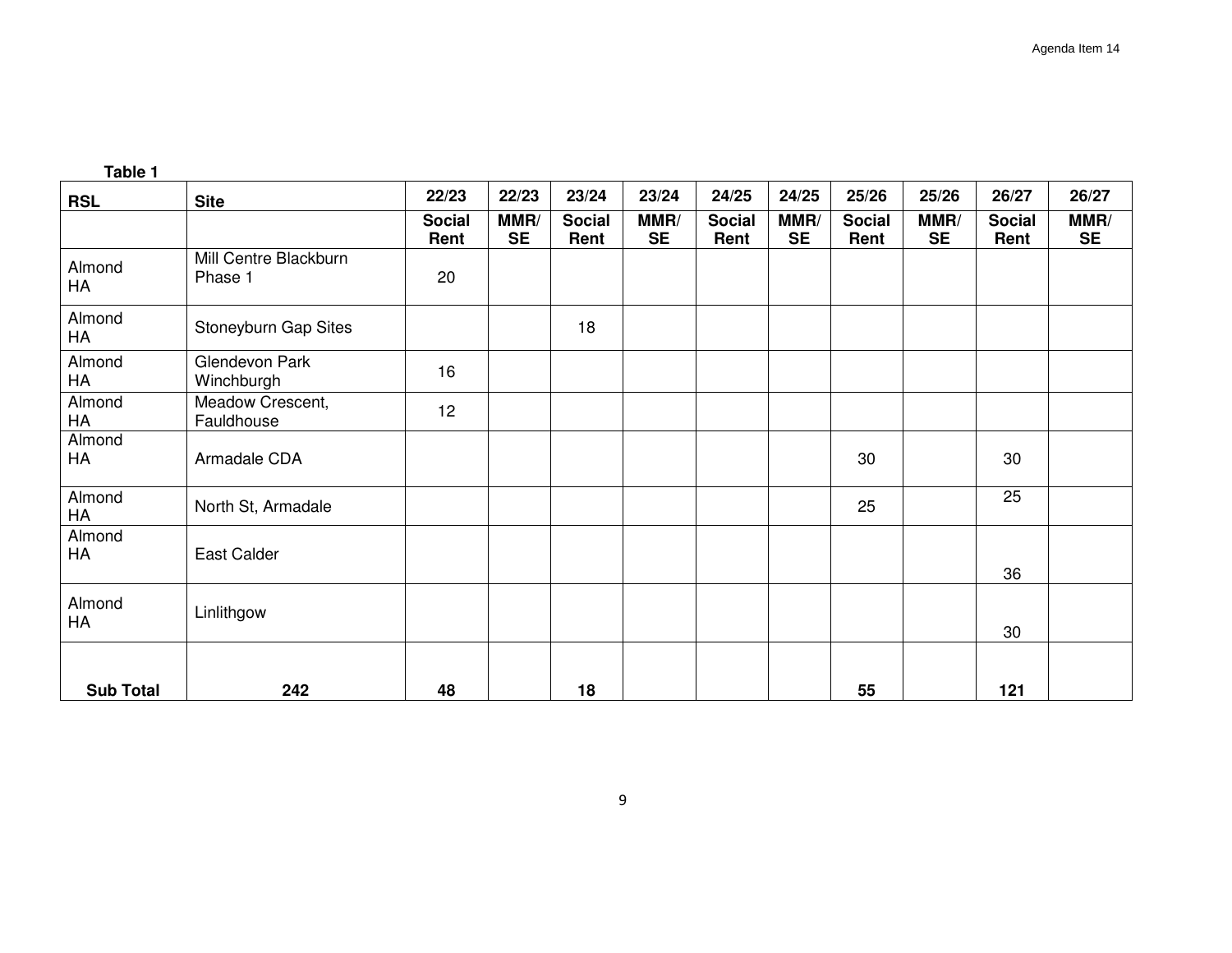| <b>RSL</b>           | <b>Site</b>                      | 22/23                 | 22/23             | 23/24                 | 23/24             | 24/25                 | 24/25             | 25/26                 | 25/26             | 26/27                 | 26/27             |
|----------------------|----------------------------------|-----------------------|-------------------|-----------------------|-------------------|-----------------------|-------------------|-----------------------|-------------------|-----------------------|-------------------|
|                      |                                  | <b>Social</b><br>Rent | MMR/<br><b>SE</b> | <b>Social</b><br>Rent | MMR/<br><b>SE</b> | <b>Social</b><br>Rent | MMR/<br><b>SE</b> | <b>Social</b><br>Rent | MMR/<br><b>SE</b> | <b>Social</b><br>Rent | MMR/<br><b>SE</b> |
| Almond<br>HA         | Willowdean, Bridgend             | 8                     |                   |                       |                   |                       |                   |                       |                   |                       |                   |
| Almond<br>HA         | Race Road, Bathgate              |                       |                   |                       |                   |                       |                   |                       |                   | 36                    |                   |
| Almond<br>HA         | Appleton Drive Livingston        |                       |                   |                       |                   |                       |                   | 38                    |                   |                       |                   |
| Almond<br>HA         | Simpson Avenue Bathgate          |                       |                   |                       |                   | 19                    |                   |                       |                   |                       |                   |
| Almond<br>${\sf HA}$ | Roosevelt Gardens,<br>Kirknewton |                       |                   |                       |                   |                       |                   | 12                    |                   |                       |                   |
| Almond<br>HA         | Gavieside                        |                       |                   |                       |                   |                       |                   | 25                    |                   | 25                    |                   |
| Almond<br>HA         | Langside Gardens Polbeth         |                       |                   |                       |                   | 16                    |                   |                       |                   |                       |                   |
| Sub total            | 179                              | 8                     |                   |                       |                   | 35                    |                   | 85                    |                   | 61                    |                   |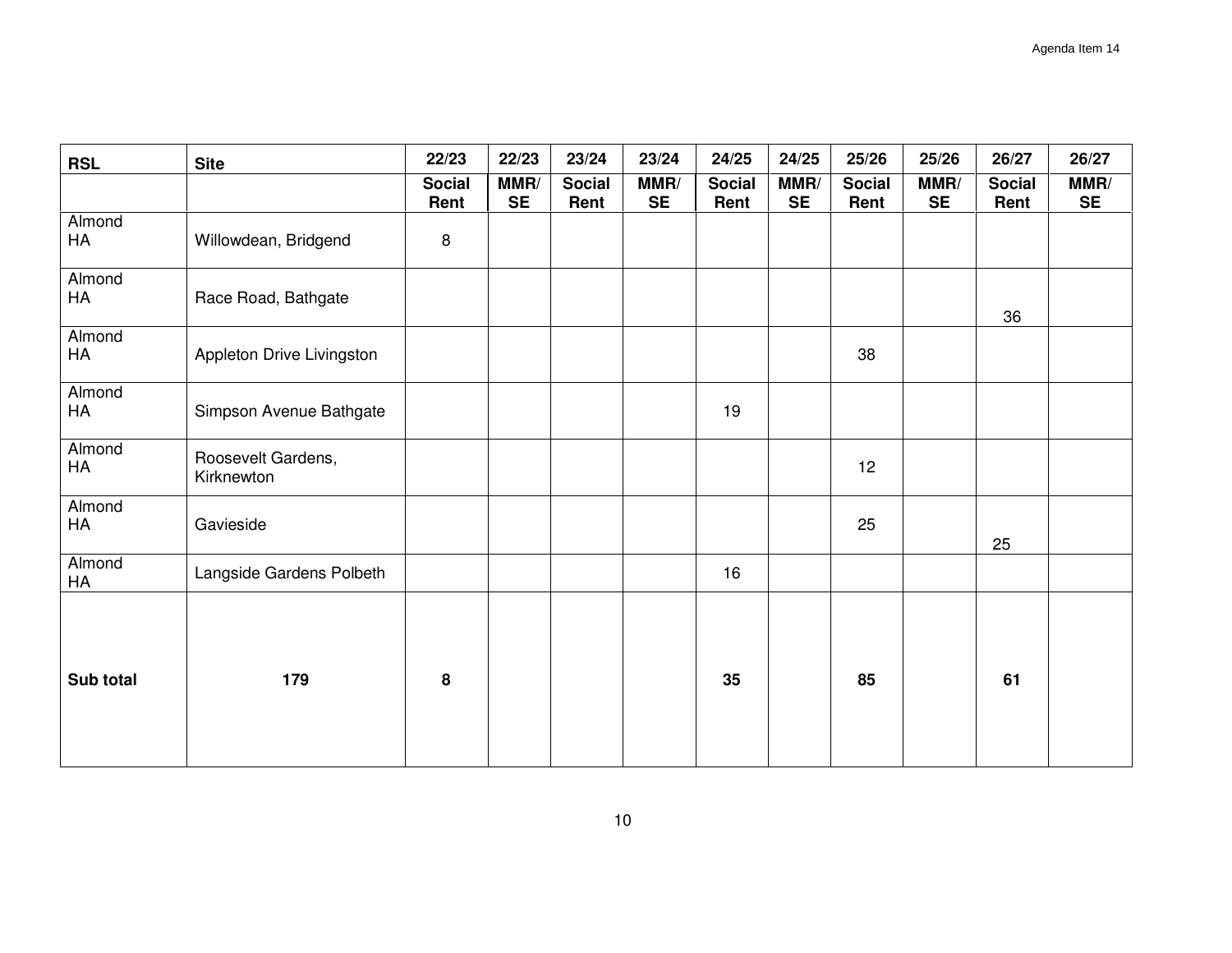| <b>RSL</b>                                    | <b>Site</b>              | 22/23                 | 22/23             | 23/24                 | 23/24             | 24/25                 | 24/25             | 25/26                 | 25/26             | 26/27                 | 26/27             |
|-----------------------------------------------|--------------------------|-----------------------|-------------------|-----------------------|-------------------|-----------------------|-------------------|-----------------------|-------------------|-----------------------|-------------------|
|                                               |                          | <b>Social</b><br>Rent | MMR/<br><b>SE</b> | <b>Social</b><br>Rent | MMR/<br><b>SE</b> | <b>Social</b><br>Rent | MMR/<br><b>SE</b> | <b>Social</b><br>Rent | MMR/<br><b>SE</b> | <b>Social</b><br>Rent | MMR/<br><b>SE</b> |
| West Lothian<br>Housing<br>Partnership        | Raw Holdings East Calder | 38                    | 25                |                       |                   |                       |                   |                       |                   |                       |                   |
| <b>West Lothian</b><br>Housing<br>Partnership | Gavieside                |                       |                   |                       |                   |                       |                   |                       |                   | 125                   |                   |
| West Lothian<br>Housing<br>Partnership        | Gavieside                |                       |                   |                       |                   |                       |                   |                       |                   | 110                   | 50                |
| West Lothian<br>Housing<br>Partnership        | Deans South, Livingston  | 127                   |                   |                       |                   |                       |                   |                       |                   |                       |                   |
| West Lothian<br>Housing<br>Partnership        | Winchburgh Site BB       | 47                    | 34                |                       |                   |                       |                   |                       |                   |                       |                   |
| Sub total                                     | 556                      | 212                   | 59                |                       |                   |                       |                   |                       |                   | 235                   | 50                |
|                                               |                          |                       |                   |                       |                   |                       |                   |                       |                   |                       |                   |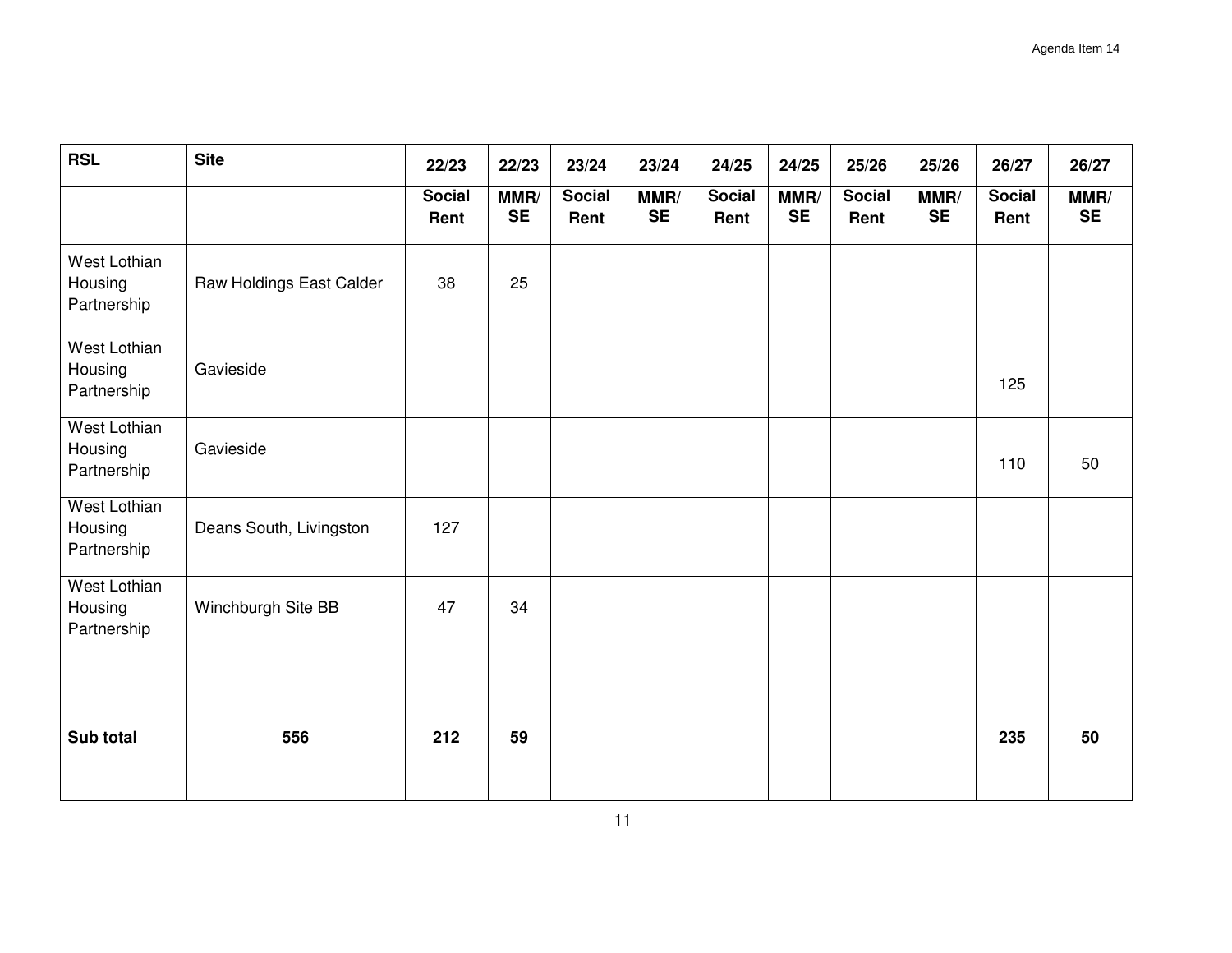| <b>RSL</b>                                    | <b>Site</b>                      | 22/23                 | 22/23             | 23/24                 | 23/24             | 24/25                 | 24/25             | 25/26                 | 25/26             | 26/27                 | 26/27             |
|-----------------------------------------------|----------------------------------|-----------------------|-------------------|-----------------------|-------------------|-----------------------|-------------------|-----------------------|-------------------|-----------------------|-------------------|
|                                               |                                  | <b>Social</b><br>Rent | MMR/<br><b>SE</b> | <b>Social</b><br>Rent | MMR/<br><b>SE</b> | <b>Social</b><br>Rent | MMR/<br><b>SE</b> | <b>Social</b><br>Rent | MMR/<br><b>SE</b> | <b>Social</b><br>Rent | MMR/<br><b>SE</b> |
| <b>West Lothian</b><br>Housing<br>Partnership | Winchburgh Site 0                | 20                    |                   |                       |                   |                       |                   |                       |                   |                       |                   |
| <b>West Lothian</b><br>Housing<br>Partnership | <b>Blackness Road Linlithgow</b> | 8                     | 6                 |                       |                   |                       |                   |                       |                   |                       |                   |
| <b>West Lothian</b><br>Housing<br>Partnership | Preston Farm Linlithgow          | 8                     | 7                 |                       |                   |                       |                   |                       |                   |                       |                   |
| <b>West Lothian</b><br>Housing<br>Partnership | Linkston Road, Bathgate          |                       |                   | 62                    |                   |                       |                   |                       |                   |                       |                   |
| <b>West Lothian</b><br>Housing<br>Partnership | Sibbalds Brae<br>Bathgate        | 29                    |                   |                       |                   |                       |                   |                       |                   |                       |                   |
| West Lothian<br>Housing<br>Partnership        | Raw Holdings                     |                       |                   | 45                    | 34                |                       |                   |                       |                   |                       |                   |
| Sub total                                     | 219                              | 65                    | 13                | 107                   | 34                |                       |                   |                       |                   |                       |                   |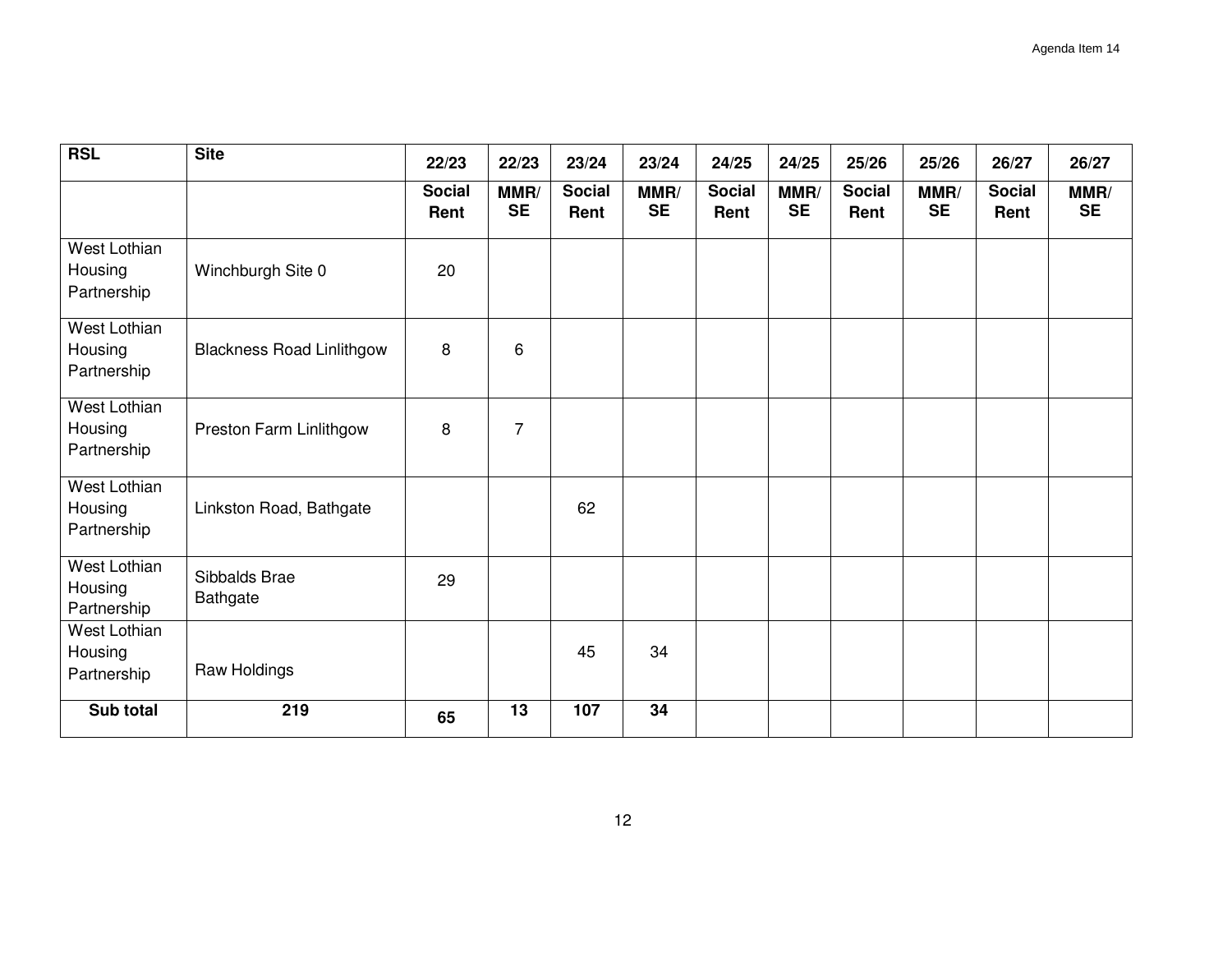| <b>RSL</b>             | <b>Site</b>                         | 22/23                 | 22/23             | 23/24                 | 23/24             | 24/25                 | 24/25             | 25/26                 | 25/26             | 26/27                 | 26/27             |
|------------------------|-------------------------------------|-----------------------|-------------------|-----------------------|-------------------|-----------------------|-------------------|-----------------------|-------------------|-----------------------|-------------------|
|                        |                                     | <b>Social</b><br>Rent | MMR/<br><b>SE</b> | <b>Social</b><br>Rent | MMR/<br><b>SE</b> | <b>Social</b><br>Rent | MMR/<br><b>SE</b> | <b>Social</b><br>Rent | MMR/<br><b>SE</b> | <b>Social</b><br>Rent | MMR/<br><b>SE</b> |
| Castle Rock<br>Edinvar | Calderwood site CWB                 | 34                    |                   |                       |                   |                       |                   |                       |                   |                       |                   |
| Places for<br>People   | Calderwood site CWB                 |                       | 32                |                       |                   |                       |                   |                       |                   |                       |                   |
| Castle Rock<br>Edinvar | Calderwood site CWC &<br><b>OSD</b> |                       |                   | 32                    |                   |                       |                   |                       |                   |                       |                   |
| Places for<br>People   | Calderwood Site CWC<br>&OSD         |                       |                   |                       | 17                |                       |                   |                       |                   |                       |                   |
| Castle Rock<br>Edinvar | Calderwood Site CWC<br>&OSD         |                       |                   | 57                    |                   |                       |                   |                       |                   |                       |                   |
| Castle Rock<br>Edinvar | Hunter's Rd Livingston              | 16                    |                   |                       |                   |                       |                   |                       |                   |                       |                   |
| Places for<br>People   | Hunter's Rd Livingston              |                       | 12                |                       |                   |                       |                   |                       |                   |                       |                   |
| Castle Rock<br>Edinvar | Wilkieston                          | 12                    |                   |                       |                   |                       |                   |                       |                   |                       |                   |
| Sub total              | 212                                 | 62                    | 44                | 89                    | 17                |                       |                   |                       |                   |                       |                   |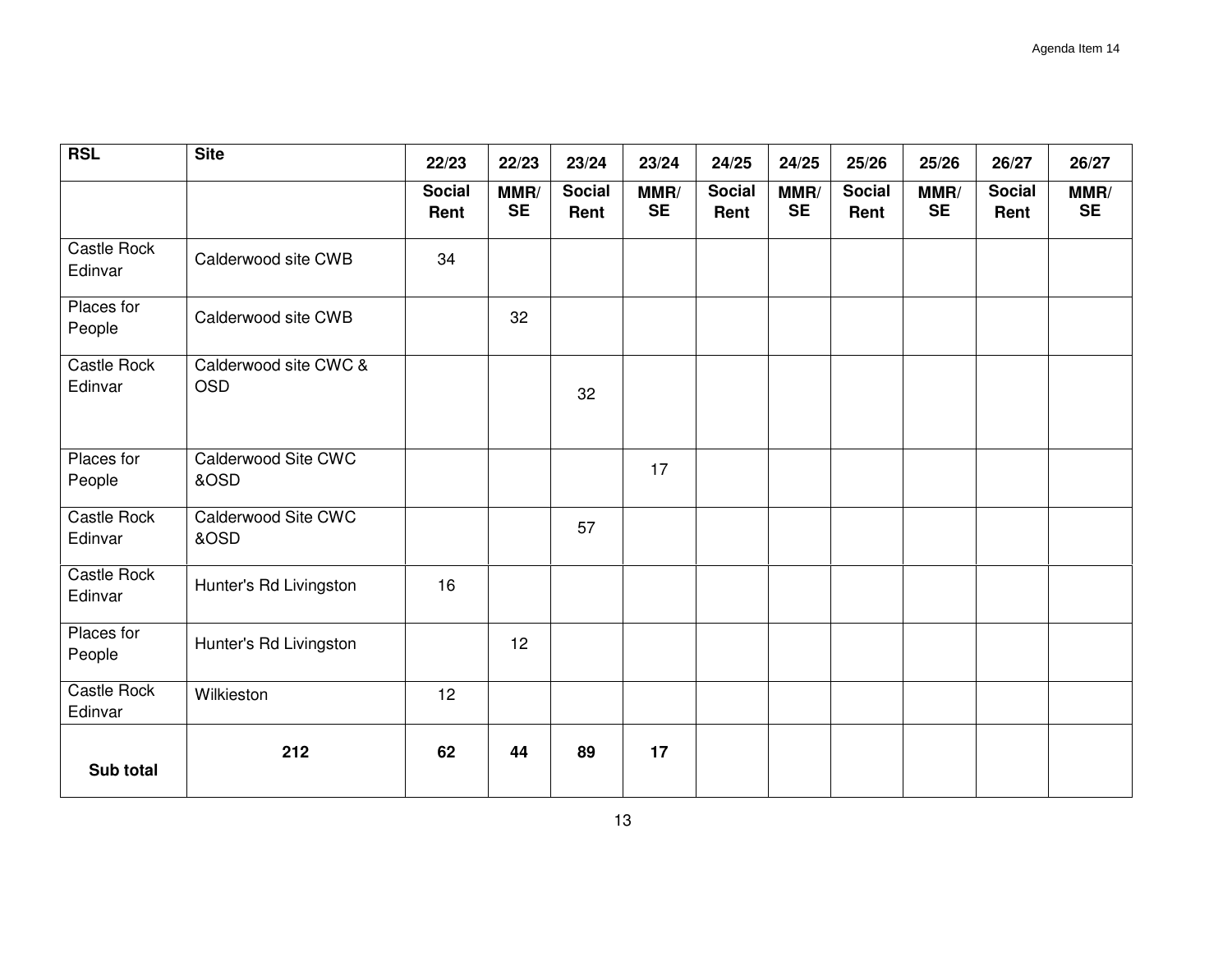| <b>RSL</b>             | <b>Site</b>                      | 22/23                 | 22/23             | 23/24                 | 23/24             | 24/25                 | 24/25             | 25/26                 | 25/26             | 26/27                 | 26/27             |
|------------------------|----------------------------------|-----------------------|-------------------|-----------------------|-------------------|-----------------------|-------------------|-----------------------|-------------------|-----------------------|-------------------|
|                        |                                  | <b>Social</b><br>Rent | MMR/<br><b>SE</b> | <b>Social</b><br>Rent | MMR/<br><b>SE</b> | <b>Social</b><br>Rent | MMR/<br><b>SE</b> | <b>Social</b><br>Rent | MMR/<br><b>SE</b> | <b>Social</b><br>Rent | MMR/<br><b>SE</b> |
| Places for<br>People   | Murieston                        |                       | 28                |                       |                   |                       |                   |                       |                   |                       |                   |
| Castle Rock<br>Edinvar | Kettlestoun Mains,<br>Linlithgow |                       |                   |                       |                   | 30                    |                   |                       |                   |                       |                   |
| Places for<br>People   | Kettlestoun Mains,<br>Linlithgow |                       |                   |                       |                   |                       | 10                |                       |                   |                       |                   |
| Castle Rock<br>Edinvar | Gregory<br>Road Livingston       | 33                    |                   |                       |                   |                       |                   |                       |                   |                       |                   |
| Places for<br>People   | Gregory<br>Road Livingston       |                       | 20                |                       |                   |                       |                   |                       |                   |                       |                   |
| Castle Rock<br>Edinvar | Simpson<br>Parkway Livingston    |                       |                   |                       |                   | 20                    |                   |                       |                   |                       |                   |
| Places for<br>People   | Simpson<br>Parkway Livingston    |                       |                   |                       |                   |                       | 10                |                       |                   |                       |                   |
| Castle Rock<br>Edinvar | Armadale Standhill North         | 57                    |                   |                       |                   |                       |                   |                       |                   |                       |                   |
| Places for<br>People   | Armadale Standhill North         |                       | 35                |                       |                   |                       |                   |                       |                   |                       |                   |
| Sub total              | 243                              | 90                    | 83                |                       |                   | 50                    | 20                |                       |                   |                       |                   |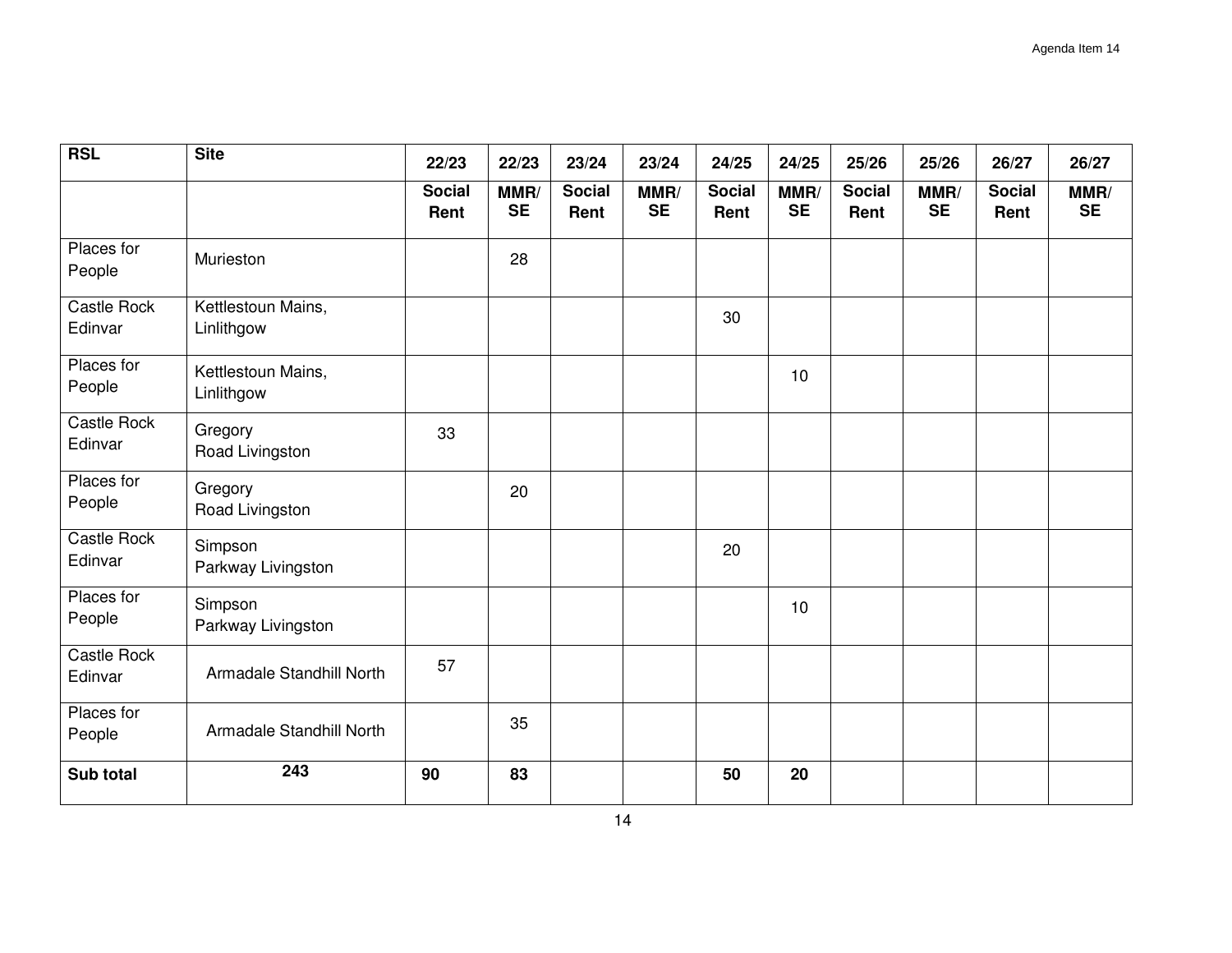| <b>RSL</b>                   | <b>Site</b>                        | 22/23                 | 22/23             | 23/24                 | 23/24             | 24/25                 | 24/25             | 25/26                 | 25/26             | 26/27                 | 26/27             |
|------------------------------|------------------------------------|-----------------------|-------------------|-----------------------|-------------------|-----------------------|-------------------|-----------------------|-------------------|-----------------------|-------------------|
|                              |                                    | <b>Social</b><br>Rent | MMR/<br><b>SE</b> | <b>Social</b><br>Rent | MMR/<br><b>SE</b> | <b>Social</b><br>Rent | MMR/<br><b>SE</b> | <b>Social</b><br>Rent | MMR/<br><b>SE</b> | <b>Social</b><br>Rent | MMR/<br><b>SE</b> |
| Castle Rock<br>Edinvar       | Charlesfield Lane,<br>Livingston   |                       |                   |                       |                   | 30                    |                   |                       |                   |                       |                   |
| Places for<br>People         | Charlesfield Lane,<br>Livingston   |                       |                   |                       |                   |                       | 15                |                       |                   |                       |                   |
| Castle Rock<br>Edinvar       | Whitburn Road, Bathgate            |                       |                   | 14                    |                   |                       |                   |                       |                   |                       |                   |
| Places for<br>People         | Whitburn Road, Bathgate            |                       |                   |                       | 9                 |                       |                   |                       |                   |                       |                   |
| Cairn Housing<br>Association | Craiginn<br>Terrace,<br>Blackridge | 27                    |                   |                       |                   |                       |                   |                       |                   |                       |                   |
| Cairn Housing<br>Association | Fauldhouse Road,<br>Longridge      |                       |                   | 52                    |                   |                       |                   |                       |                   |                       |                   |
| Cairn Housing<br>Association | Drumshoreland Road,<br>Pumpherston |                       |                   | 20                    |                   |                       |                   |                       |                   |                       |                   |
| Ark Housing<br>Association   | Crusader Rise, Livingston          | 20                    |                   |                       |                   |                       |                   |                       |                   |                       |                   |
| <b>Sub Total</b>             | 187                                | 47                    |                   | 86                    | 9                 | 30                    | 15                |                       |                   |                       |                   |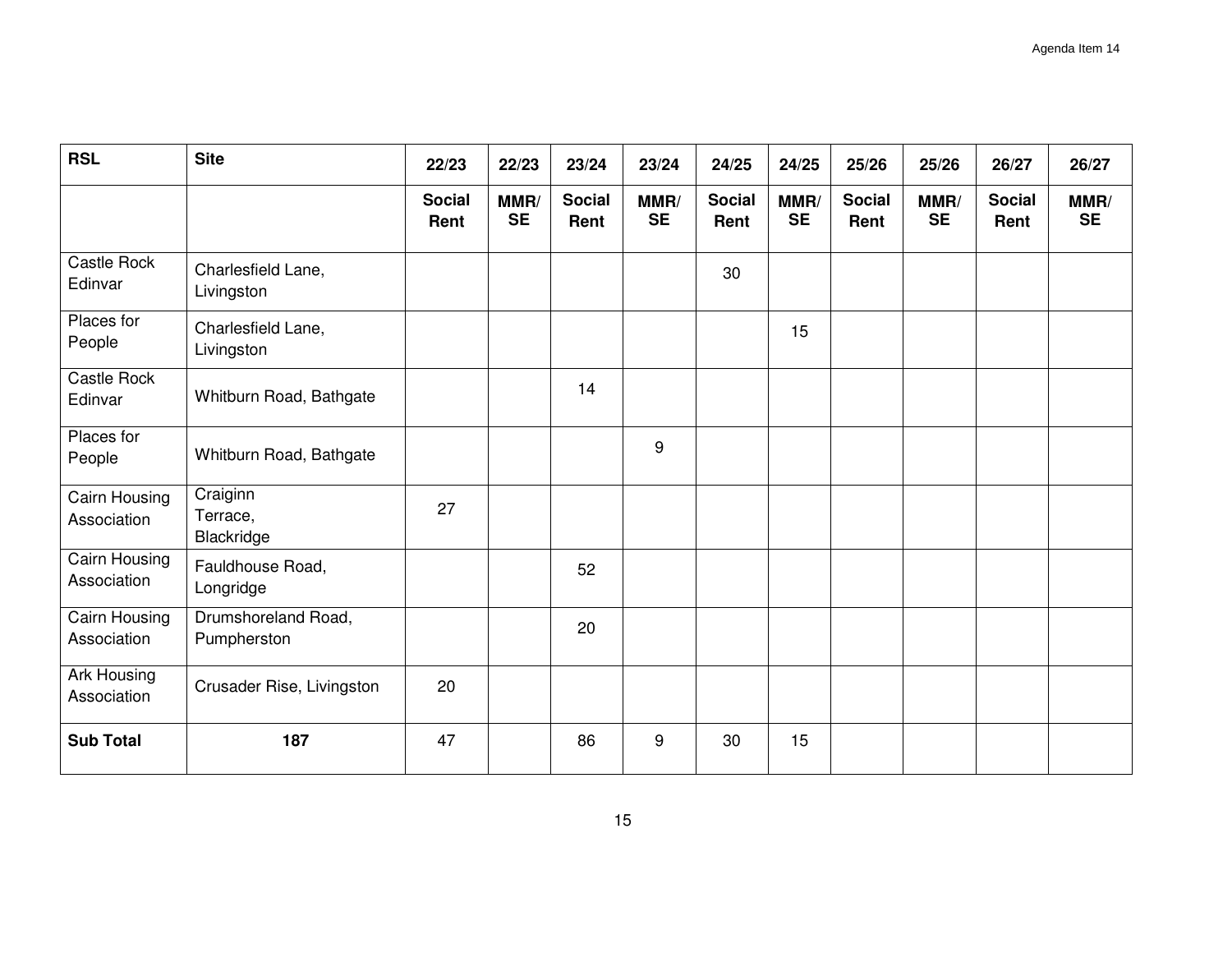| <b>RSL</b>         | <b>Site</b>           | 21/22                 | 21/22             | 22/23                 | 22/23             | 23/24                 | 23/24             | 24/25                 | 24/25             | 25/26                 | 25/26             |
|--------------------|-----------------------|-----------------------|-------------------|-----------------------|-------------------|-----------------------|-------------------|-----------------------|-------------------|-----------------------|-------------------|
|                    |                       | <b>Social</b><br>Rent | MMR/<br><b>SE</b> | <b>Social</b><br>Rent | MMR/<br><b>SE</b> | <b>Social</b><br>Rent | MMR/<br><b>SE</b> | <b>Social</b><br>Rent | MMR/<br><b>SE</b> | <b>Social</b><br>Rent | MMR/<br><b>SE</b> |
| Home Group         | Calderwood            | 69                    |                   |                       |                   |                       |                   |                       |                   |                       |                   |
| Home Group         | Calderwood            |                       |                   | 55                    |                   |                       |                   |                       |                   |                       |                   |
| Home Group         | Winchburgh Site O2A   |                       |                   | 50                    |                   |                       |                   |                       |                   |                       |                   |
| Link HA Ltd        | Sydney St, Craigshill | 52                    |                   |                       |                   |                       |                   |                       |                   |                       |                   |
| Sub Total          | 226                   | 121                   |                   | 105                   |                   |                       |                   |                       |                   |                       |                   |
| <b>Grand Total</b> | 2064                  |                       |                   |                       |                   |                       |                   |                       |                   |                       |                   |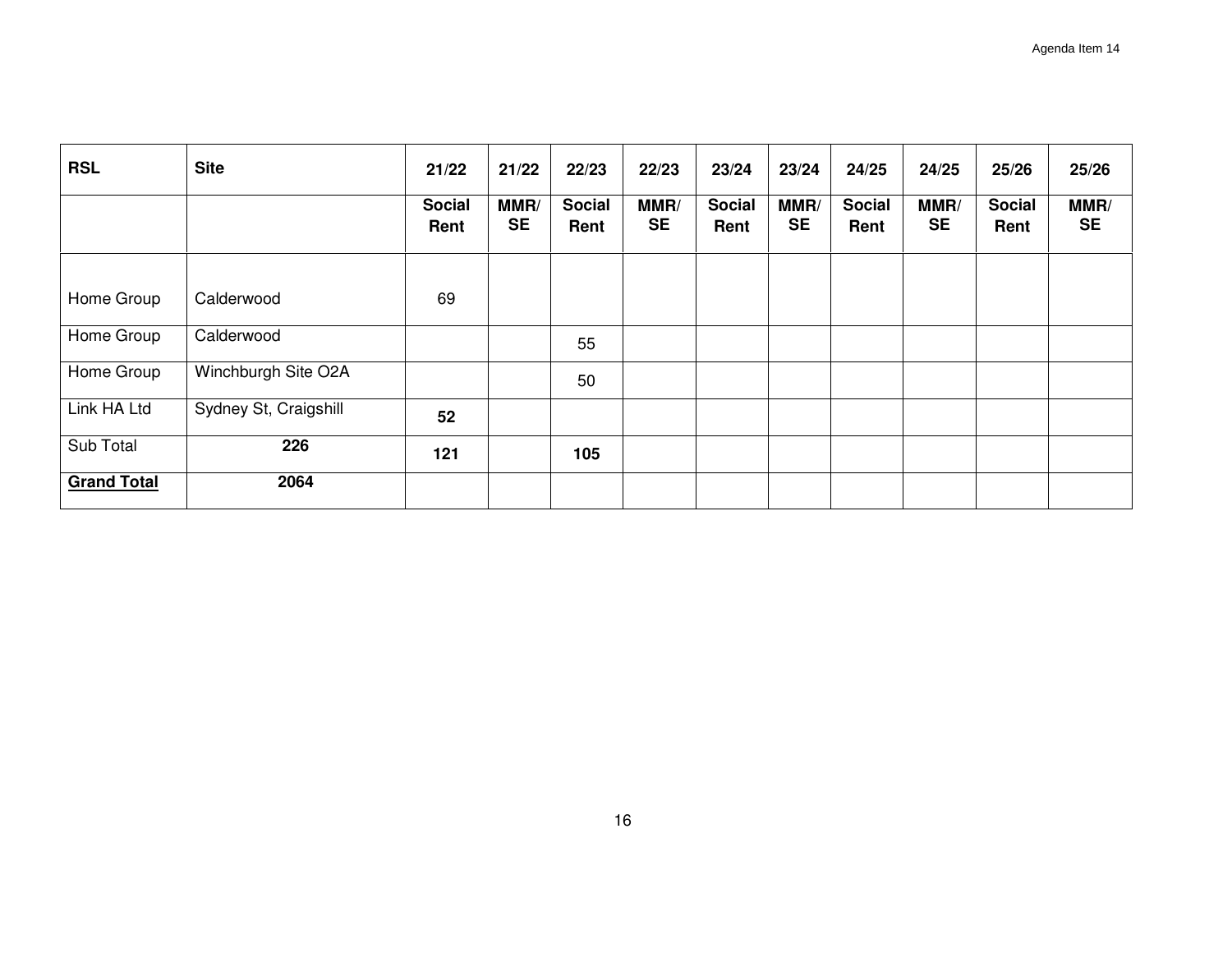# **4.2 West Lothian Council Future Sites**

The sites in table 2 are identified for potential future development by WLC.

# **Table 2**

|                                                         |                 |             | Timescale for |
|---------------------------------------------------------|-----------------|-------------|---------------|
| <b>Site</b>                                             | Number of Units | Tenure      | Approval      |
| Mid Street, Bathgate (former swimming pool)             | 5               | Social Rent | 2021/22       |
|                                                         |                 |             |               |
| Marjoribanks Street, Bathgate (former community centre) | 6               | Social Rent | 2021/22       |
|                                                         |                 |             |               |
| Wester Inch HBA 23, Bathgate                            | 59              | Social Rent | 2021/22       |
|                                                         |                 |             |               |
| Wester Inch HBA 23, Bathgate                            | 40              | Social Rent | 2023/24       |
|                                                         |                 |             |               |
| Cawburn Road, Pumpherston (Specialist Provision)        | 16              | Social Rent | 2020/21       |
|                                                         |                 |             |               |
| Guildiehaugh, Bathgate                                  | 100             | Social Rent | 2023/24       |
|                                                         | 40              | Social Rent | 2023/24       |
| Trim Track, Livingston                                  |                 |             |               |
| <b>Total</b>                                            | 266             |             |               |
|                                                         |                 |             |               |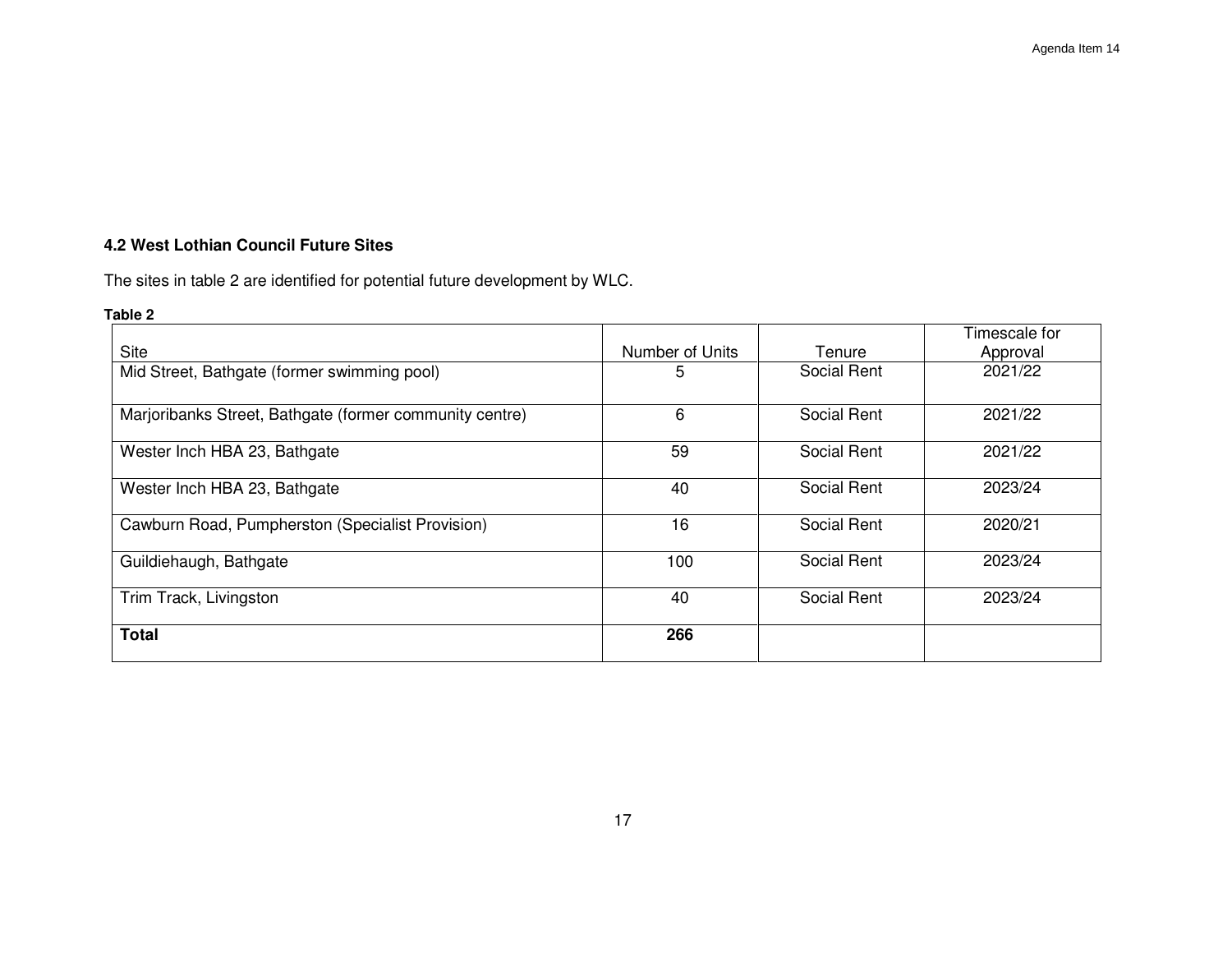# **4.3 Other Sites**

A number of other sites have been included in the programme. The housing provider for these homes will be confirmed in due course.

| Table 3                  |                 |                 |                           |
|--------------------------|-----------------|-----------------|---------------------------|
| <b>Site</b>              | Number of Units | Tenure          | Timescale for<br>Approval |
| Charlesfield, Livingston | 35              | Social Rent     | 2022/23                   |
| Bangour                  | 201             | Social Rent/MMR | 2022/23                   |
| Appleton Parkway         | 35              | Social Rent/MMR | 2024/25                   |
| <b>Total</b>             | 271             |                 |                           |

# **4.4 Open Market Acquisitions**

It is also proposed that there will be a total of 100 homes purchased from the open market to increase affordable housing supply in West Lothian over the period of this SHIP. There were 31 open market purchases in 2020/21 and a further 52 planned in 2021/22. Almond have proposals for 20 Open Market purchases in the SHIP period.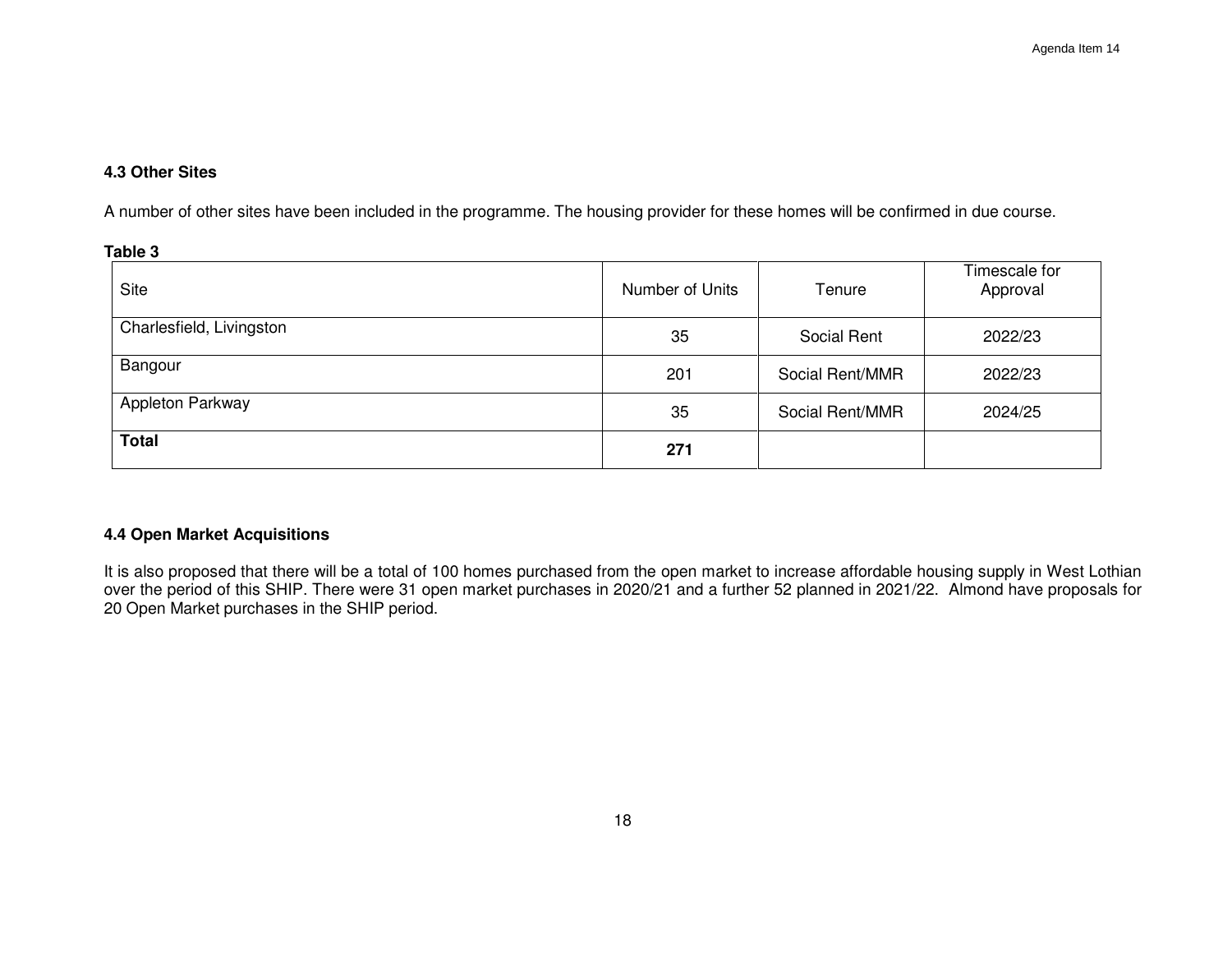# **4.5 Summary of Affordable Housing Investment in West Lothian**

**Table 4** 

|                                   | 2021/22<br>£'000 | 2022/23<br>£'000 | 2023/24<br>£'000 | 2024/25<br>£'000 | 2025/26<br>000'3 |
|-----------------------------------|------------------|------------------|------------------|------------------|------------------|
| <b>Scottish Government Grants</b> | 17,889           | 15,420           | 15,376           | 15,430           | 15,685           |
| <b>Developer Contributions</b>    | 250              | 300              | 300              | 300              | 300              |
| Council Tax on Second Homes       | 75               | 70               | 70               | 70               | 70               |
| <b>Capital Receipts</b>           | 100              | 100              | 100              | 100              | 100              |
| Borrowing                         | 30,374           | 22,954           | <b>TBC</b>       | <b>TBC</b>       | <b>TBC</b>       |
| <b>Total</b>                      | 48,868           | 38,844           | <b>TBC</b>       | <b>TBC</b>       | <b>TBC</b>       |

The above table is based on current Resource Planning Assumptions (West Lothian allocation for the council and RSLs) and assumptions for developer contributions, council tax receipts on second homes, capital receipts and borrowing.

# **4.6 Housing Infrastructure Fund Projects**

As part of the SHIP, projects that require infrastructure funding can be included. Projects for the council or an RSL may be supported by Scottish Government grant, private sector projects may be supported by loans. Scottish Government has shortlisted the Heartlands development in Whitburn as potentially being suitable for an infrastructure loan. The council has identified projects at Deans South, Livingston that will require infrastructure investment to support the development of the whole Deans South area, including the 29 new build council homes. The Wester Inch site also requires significant infrastructure investment to enable the site to be developed. The site at Guildiehaugh, Bathgate will also require infrastructure funding to support development.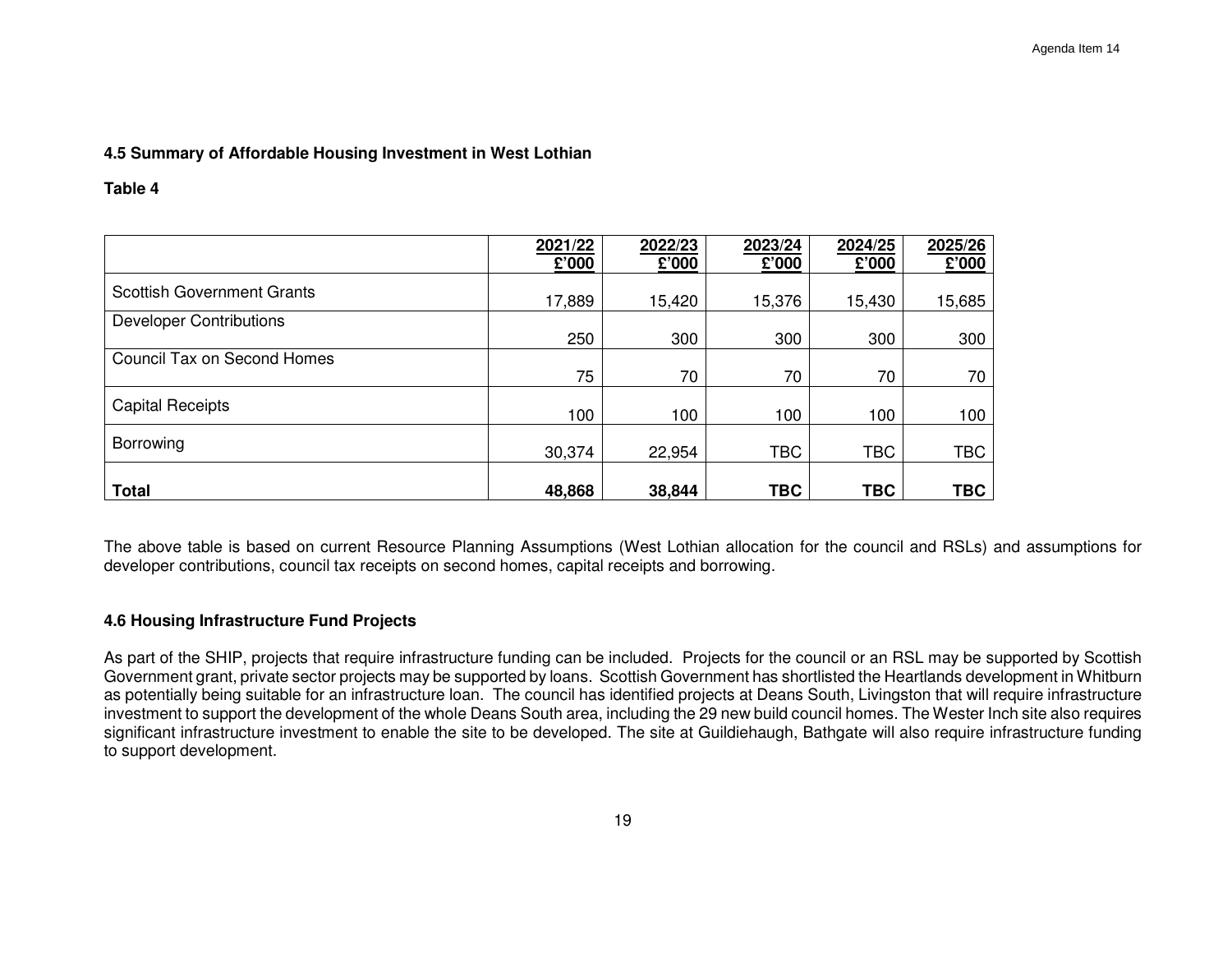# **Table 5**

|                            | <b>WLC Projects (Grant Funded)</b> |                                                                                                   |                                                            |  |  |  |  |  |  |
|----------------------------|------------------------------------|---------------------------------------------------------------------------------------------------|------------------------------------------------------------|--|--|--|--|--|--|
| <b>Site</b>                | Number of<br><b>Units</b>          | <b>Infrastructure Requirement</b>                                                                 | <b>Amount of Grant Funding</b><br><b>Required</b><br>£'000 |  |  |  |  |  |  |
| Deans South,<br>Livingston | 127                                | Service diversions, provision of utilities and land<br>remediation. Off-site drainage attenuation | 2,000                                                      |  |  |  |  |  |  |
| Wester Inch                | 99                                 | Service diversions and road access                                                                | 500                                                        |  |  |  |  |  |  |
| Guildiehaugh,<br>Bathgate  | 100                                | Service diversions, provision of utilities and land<br>remediation.                               | 625                                                        |  |  |  |  |  |  |

# **4.7 Private Sector Projects (Loan Funded)**

One private sector housing project has been identified for £26 million of infrastructure loan funding.

# **Table 6**

| <b>Private Sector Projects (Loan Funded)</b> |                           |                                                              |                                                        |  |  |  |  |  |
|----------------------------------------------|---------------------------|--------------------------------------------------------------|--------------------------------------------------------|--|--|--|--|--|
| <b>Site</b>                                  | Number of<br><b>Units</b> | <b>Infrastructure Requirement</b>                            | <b>Amount of Loan Funding</b><br><b>Required £'000</b> |  |  |  |  |  |
| Winchburgh<br><b>CDA</b>                     | 2,950                     | Motorway Junction; rail station; land remediation; utilities | 26,000                                                 |  |  |  |  |  |

The list of potential projects to be considered for bids to the Scottish Government Housing Infrastructure Fund will be kept under review.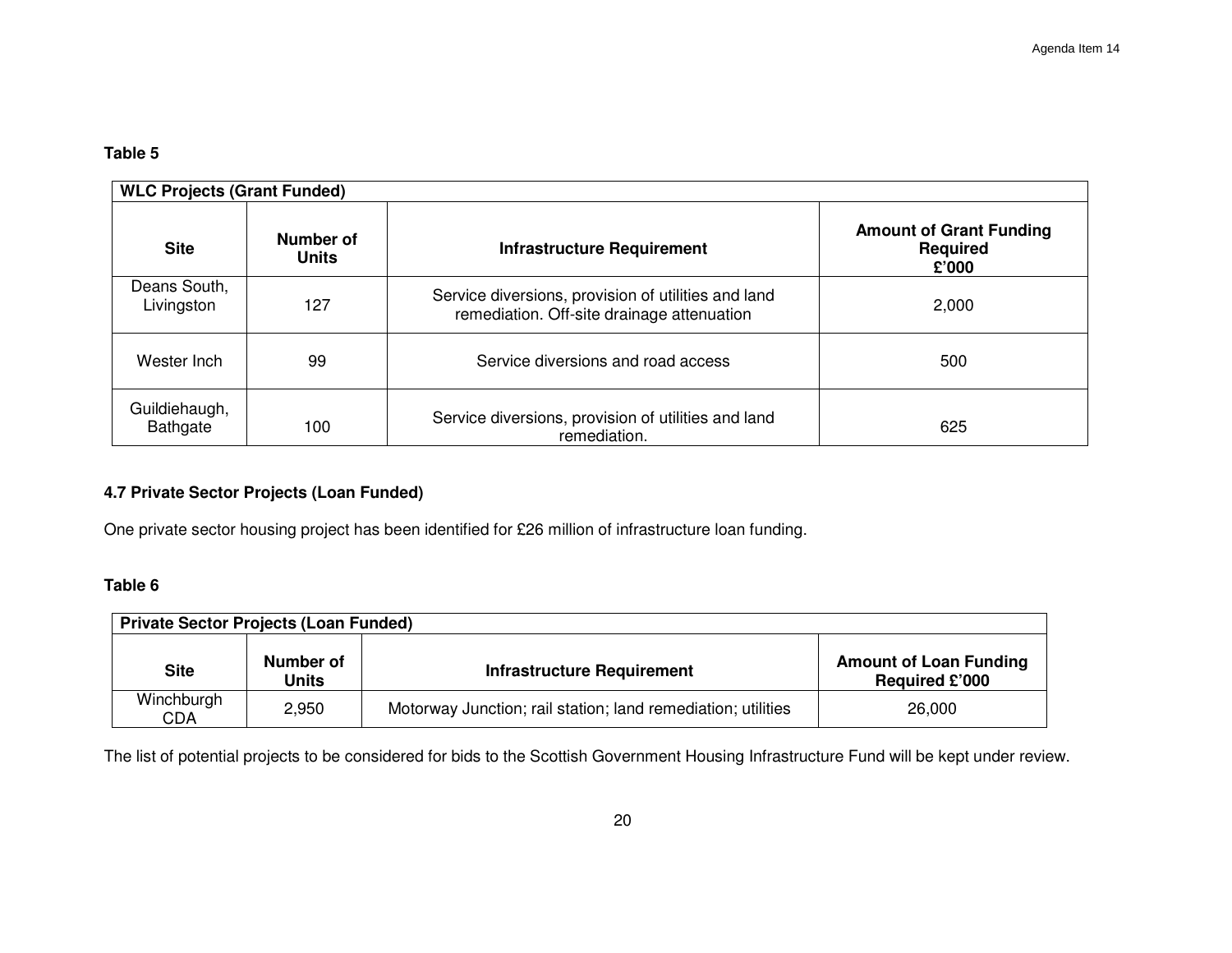# **5. The Economic Climate**

The housing market has shown signs of improvement in recent years. Many of the sites that were stalled are now starting to pick up with development continuing on a number of sites, particularly in the Core Development Areas. There were 470 private sector completions in 2020/21 which is high given the issues with Covid-19 and lockdown.

According to the Registers of Scotland, the average house price in West Lothian in June 2020 was £184,395. The average house price in July 2021 in Scotland was £201,896.

The impact of the Covid-19 Pandemic is likely to have a significant effect on the housing market over the coming year.

# **6. Investment in Affordable Housing**

The table below shows Scottish Government historic investment levels in West Lothian (for both RSLs and WLC) between 2013/14 and 2020/21

| Year    | <b>Actual Expenditure</b><br>(E'000) |
|---------|--------------------------------------|
| 2013/14 | 88                                   |
| 2014/15 | 4.614                                |
| 2015/16 | 10.347                               |
| 2016/17 | 10.429                               |
| 2017/18 | 10,950                               |
| 2018/19 | 13,084                               |
| 2019/20 | 16,194                               |
| 2020/21 | 13.489                               |

# **Table 7**

#### **Table 8: Future Resource Planning Assumptions**

|         |                            | Affordable Housing Supply             |
|---------|----------------------------|---------------------------------------|
| Year    | Indicative Planning Figure | Programme indicative planning figures |
|         | (£'000)                    | including slippage $(E'000)$          |
| 2021/22 | 17,889                     | 22,361                                |
| 2022/23 | 15,420                     | 19,275                                |
| 2023/24 | 15,376                     | 19,220                                |
| 2024/25 | 15,430                     | 19,287                                |
| 2025/26 | 15,685                     | 19,606                                |

#### **West Lothian Council's Investment in new housing supply**

West Lothian Council is highly committed to partnership in the delivery of Local Housing Strategy outcomes. This is demonstrated through the provision of new build council housing and direct assistance to RSLs to enable their development proposals to proceed. Scottish Government direct funding remains important across the range of projects.

The approved Housing Capital Programme 2021/22 to 2022/23 includes £53.864million for new council housing supply and the council has delivered 2,308 new build council homes between 201213 and Q2 2021/22. The Scottish Government provided £6.513 million to support new build council housing and open market acquisitions in 2020/21

In 2020/21 £250,000 from Developers' contributions was used to support the new build council housing programme.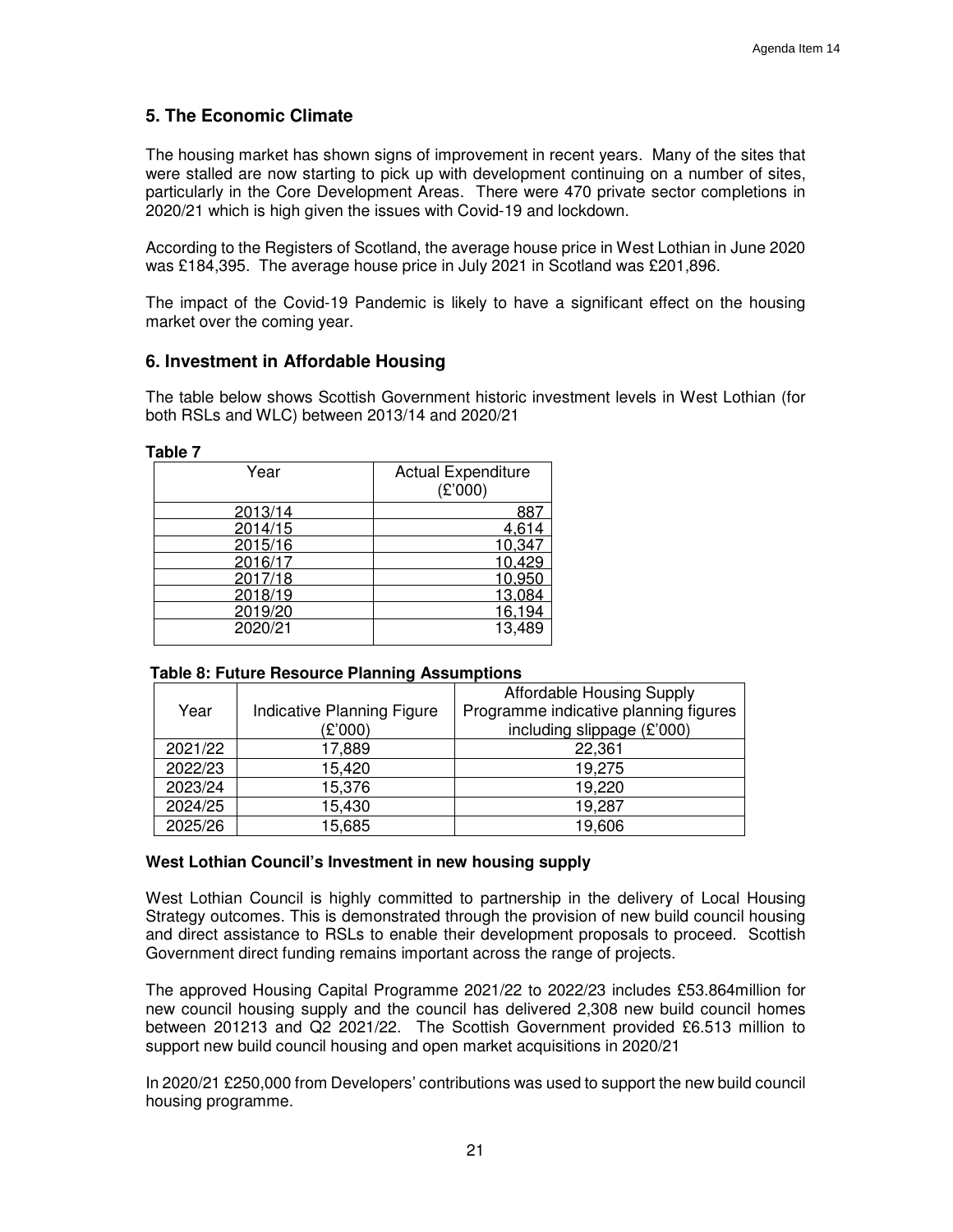## **Other Funding**

Funding from a Charitable Trust has been identified to support a project in West Lothian. The funding supports a development at Polbeth by Almond Housing Association. This is particularly beneficial to the area and frees up other funding for additional projects. Work started on site in August 2020 and is due to complete November 2021.

# **7. Development Constraints**

The key development constraints centre on the provision of funding for infrastructure such as primary and secondary schools.

The City Deal Fund is being used to support new schools at Winchburgh.

Scottish Government has also launched the Housing Infrastructure Fund to accelerate new build development. Bids have been made for additional grant or loan funding to support projects that have stalled or can be brought forward. A number of projects have been identified as candidate projects to be considered for support by the Scottish Government Housing Infrastructure Fund. These are identified in the SHIP tables. RSLs and developers were made aware of the fund and the SHIP sets out those projects which would benefit from additional funding to support their delivery.

While there continues to be funding constraints, it is clear that RSLs are having some success identifying projects. Challenges remain in regard to the availability of private finance for RSLs but some larger RSLs have managed to secure bond funding. In addition, there is opportunity for front funding the purchase of development sites should this be required. The majority of RSL projects coming forward in this SHIP are likely to be for social rent rather than mid-market rent or shared equity. RSLs have identified homes for 294 mid-market rent and 39 homes for shared equity. This is an increase on previous years and demonstrates the willingness to support the development of tenures other than social rent.

Constraints identified by RSLs include abnormal costs, demolition and site clearance and developer contributions. To assist in trying to overcome these constraints, the council will continue to work in partnership with relevant stakeholders in relation to the provision of infrastructure.

# **8. Collaboration across the Housing Market Area**

West Lothian is a member of the South East Scotland Housing Forum. This group includes representation from housing and planning from the six SESPLAN member councils and Scottish Government. The group collaborated successfully to produce HNDA2 and has now commenced work on HNDA3.

Homes for West Lothian Partnership was set up in 2018 to engage with RSLs operating in West Lothian. The purpose of this is to create a coordinated strategy of land assembly, finance, construction planning and targeted provision of homes based on need to increase the supply of affordable housing. Three meetings have been held with RSLs and all have been invited to contribute to the SHIP. Joint working with RSLs and the voluntary sector continues in relation to the development of the Rapid Rehousing Transition Plan to address homelessness in West Lothian.

# **9. Partnership Process for producing the SHIP**

West Lothian Council continue to consult with key partners to develop and deliver quality affordable housing. There are regular updates on progress towards meeting the Local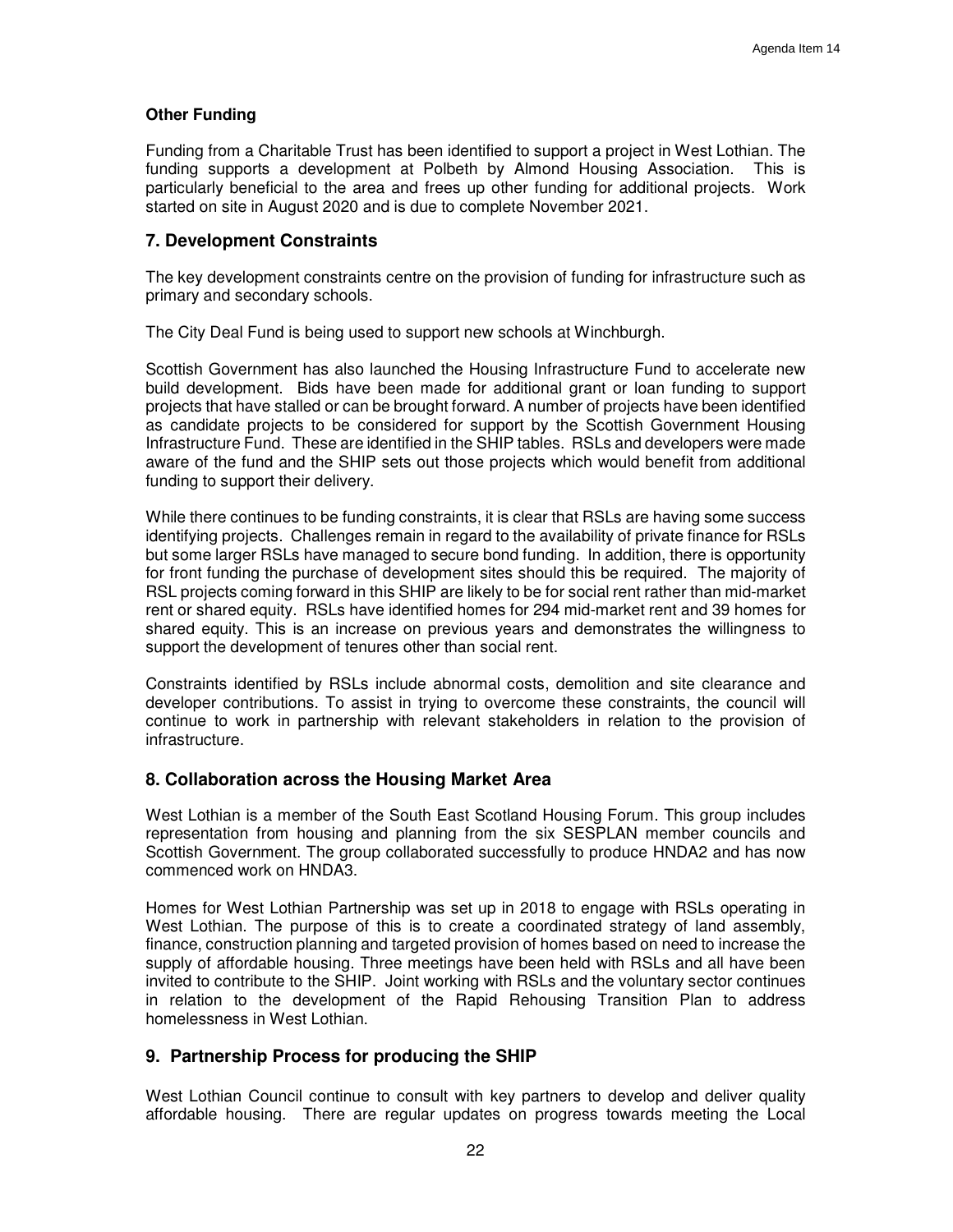Housing Strategy objectives with stakeholders. Noted below is a breakdown of the partners involved in the delivery of affordable housing in West Lothian;

#### • **RSLs**

West Lothian Council and RSL development partners have an ongoing dialogue in relation to the delivery of affordable housing. In regard to the development of the SHIP, the RSL partners were invited to meetings to discuss their input. Meetings were held with Almond Housing Association, the Wheatley Group, Places for People, Home Group, Ark Housing Association and Cairn Housing Association. The key points discussed were in relation to identifying potential development opportunities and overcoming constraints to development including funding requirements and infrastructure. With increased level of grant funding anticipated over the period of the SHIP there is a potential to support a variety of housing providers.

# • **Private Developers**

West Lothian Council maintains regular dialogue with private developers in determining the most appropriate affordable housing contribution whilst taking significant factors into account for each individual development site.

# • **West Lothian Council Service Areas**

West Lothian Council Service Areas including, Planning, Legal Services, Finance and Property Services and Housing maintain a close working relationship to deliver affordable housing and to develop a strategic approach to provision. This assists in the speed of delivery of development and the quality of housing provided.

There is ongoing liaison with Social Policy to identify requirements for specialist housing provision in West Lothian.

We have worked closely with Social Policy in relation to the design of the new build houses to ensure that they are future proofed and limit the need for adaptations in the longer term. There is increasing engagement through the Commissioning Plans to identify future requirements for specialist housing provision. This will also be picked up through work done in relation to HNDA3.

#### • **Government Assistance**

The council welcomes the government funding to assist the provision of housing either through its own new build programme or to fund RSLs for site acquisition/off the shelf purchase. This funding has enabled significant numbers of affordable housing to be completed. In 2018/19 West Lothian Council had the highest number of completions of new build council houses of any council in Scotland. The council has endeavoured to make best use of the sites identified to develop council housing that will optimise the use of the sites to meet a variety of housing needs.

# **10. Investment Outcomes**

There are several key outcomes to be achieved in the course of the 5 year period of this SHIP:

- Completion of an agreed number of RSL homes through the Strategic Local Programme (SLP).
- Complete the development of the current council new build programme.
- A further programme of new council house building.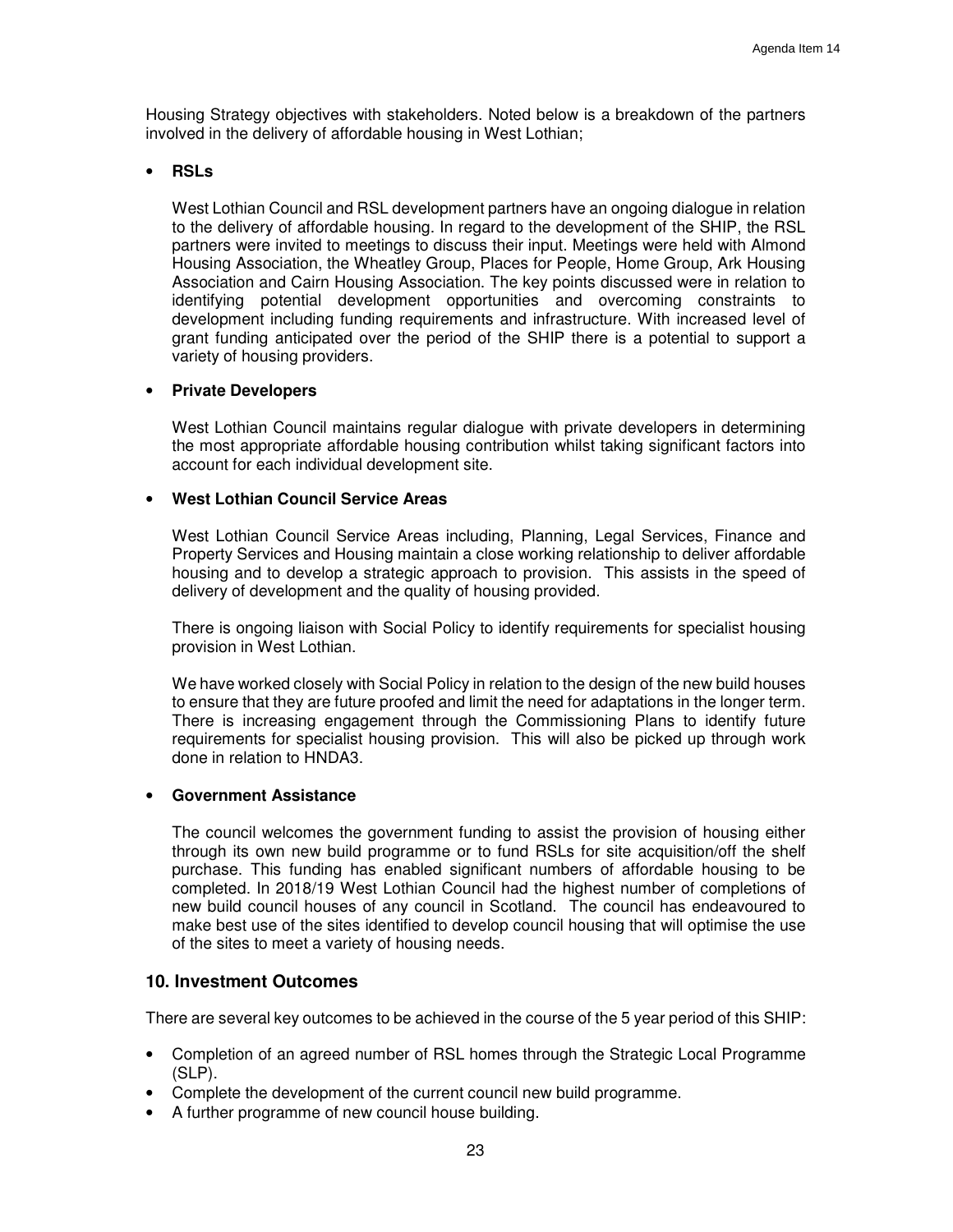- Maximise employment and training opportunities through the provision of new build housing.
- To assist with the provision of new infrastructure by making appropriate developer contributions through new build programmes.
- Development of a new Local Housing Strategy

# **11.Scottish Housing Quality Standard Delivery Plan**

In West Lothian 94.2% of council stock currently meets SHQS and the majority of RSL stock is compliant.

At Deans South, a number of blocks have now been demolished to make way for new build council housing. 54 council homes have been completed and a further 29 are under construction at another site in Deans South.

# **12. Specialist Housing Provision**

New Developments of specialist housing provision are planned.

- Cawburn Road, Pumpherston for 16 homes for people with complex care needs;
- Conversion of a former hostel in Bathgate into four self- contained flats;
- Cairn Housing Association will develop bungalows at Blackridge;
- West Lothian Housing Partnership has developed amenity housing in Livingston as part of the Almondvale development
- Ark Housing Association are planning a development at Crusader Rise. Some of these will be suitable for wheelchair users and people who require specialist housing provision.

The new build council housing programme has provided in excess of 140 bungalows including one- bedroom bungalows so that there is a wider range of house types available for people with disabilities. Occupational Therapy staff were involved in developing the housing design and mix and there has also been input from staff from NHS Lothian.

#### **12.1 Wheelchair Accessible Housing**

Targets for wheelchair accessible housing were set out in the West Lothian Local Housing Strategy 2017-2022. A target of 30 wheelchair accessible homes per annum was set over the duration between 2017/18 and 2021/22. Targets for wheelchair housing across all tenures are being considered and may be developed following the development of HNDA3. the next Local Housing Strategy and in line with Housing to 2040 requirements.

| Provider | <b>Wheelchair Bungalow Completions</b> |         |         |         |         |  |  |
|----------|----------------------------------------|---------|---------|---------|---------|--|--|
|          | 2016/17                                | 2017/18 | 2018/19 | 2019/20 | 2020/21 |  |  |
| WLC      | 6                                      |         |         | 60      |         |  |  |
| WLDA     |                                        |         |         |         |         |  |  |

Table 9 - Wheelchair accessible house completions

RSLs and WLC have submitted proposals in the SHIP for at least 67 homes that would be suitable for wheelchair users and 312 homes that could be suitable for older people or people who require amenity housing. RSLs are also considering models of housing for older people including the use of technology.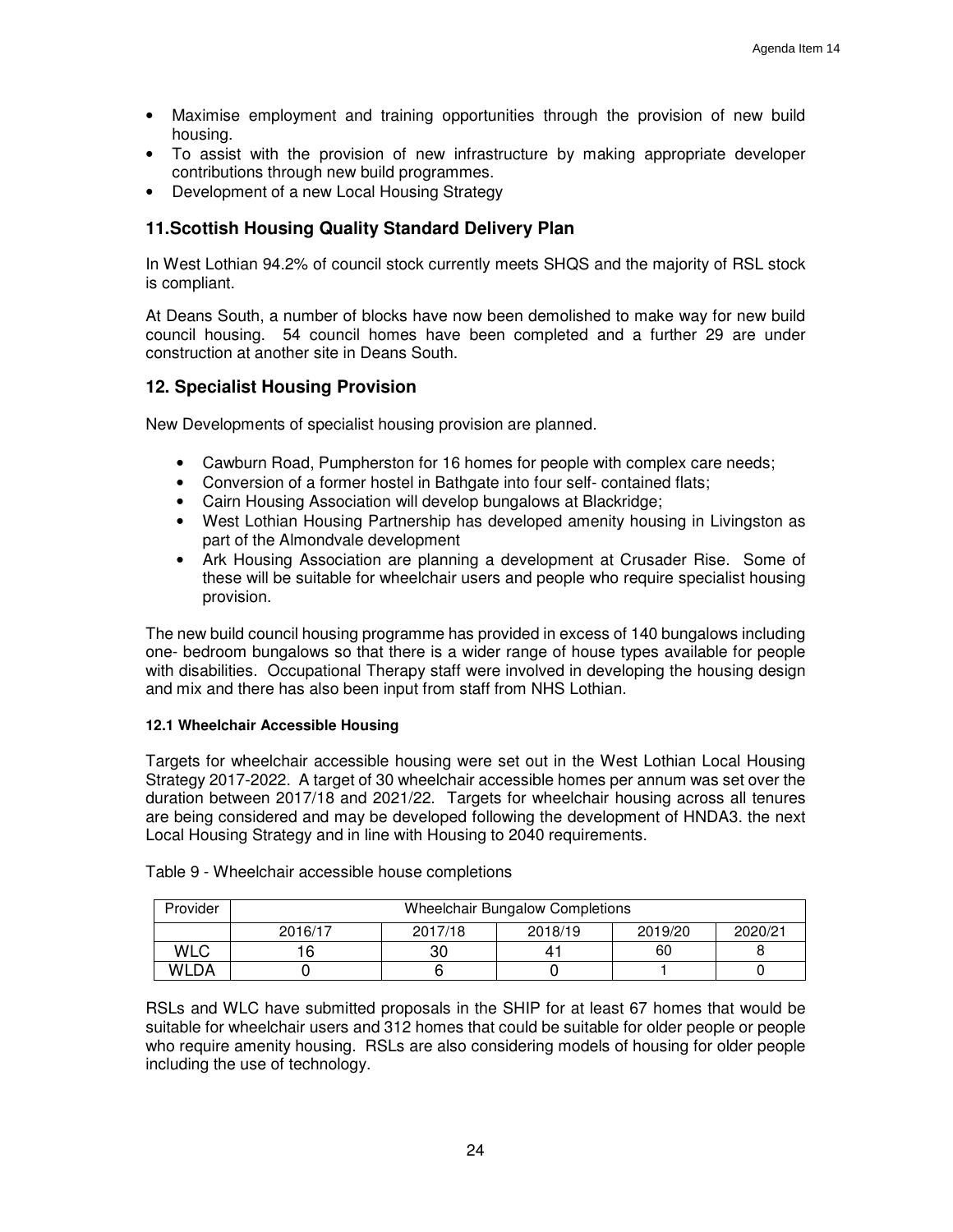Funding for adaptations continues to be supported through the HRA for council tenants and through Scottish Government grant for homeowners, private tenants and through Scottish Government grants to RSLs.

# **13.Rapid Rehousing Transition Plan**

The West Lothian Rapid Rehousing Transition Plan (RRTP) was updated in June 2021 and submitted to Scottish Government. The following RRTP achievements were noted:

- Implementation of the council's new allocations policy in 2021
- A reduction of 0.7% in homeless presentations between April 2020 and March 2021 from 1,474 to 1,464
- Implementation of a Housing First service for adults with mental health/addictions

Key actions identified in the RRTP for 21/22 include:

- Accelerate the shift to a prevention approach in 21/22 through the roll out of the new allocations policy.
- Develop an enhanced holistic approach to addressing youth homelessness
- Develop a sustainable housing model for Housing First
- Modernise supported accommodation delivery through the tenancy support service
- Continue to implement projects to increase the number of dispersed Temporary Tenancies and sharing accommodation
- Continue the high % of social rented lets to homelessness during 21/22 to address the increase in the backlog of homeless households experienced during the pandemic
- Identify future supply requirements of new build affordable housing stock to meet local needs for years 4 and 5 of the RRTP

As a result of the Covid-19 Pandemic there continues to be high demand from homeless households for accommodation. There are unprecedented numbers of people in temporary accommodation. There has been an increase in housing demand from households facing domestic violence and households dispute. Increases too in households struggling with affordability and from young people being asked to leave. This has been exacerbated by an increase in demand and decrease in permanent lets as a result of Covid-19. In 2019/20 there were 752 lets compares to 402 in 2020/21. During the pandemic, temporary accommodation was increased by 109 units due to lock down restrictions and the demand for accommodation to assist people in social distancing and self-isolation.

During 2021 the aim is to continue to strengthen homelessness prevention by improving housing options offering across all partners and by greater engagement with the private sector. The council will continue to maximise the lets to homeless through achieving agreed targets and expand our Housing First provision.

An increase in homeless presentations is projected for 2021/22 due to the Pandemic.

The SHIP aims to support the actions of the RRTP in the following ways:

- Increasing the supply of permanent accommodation.
- Supporting RSL development.
- Prioritising support for new build affordable housing in areas of high demand.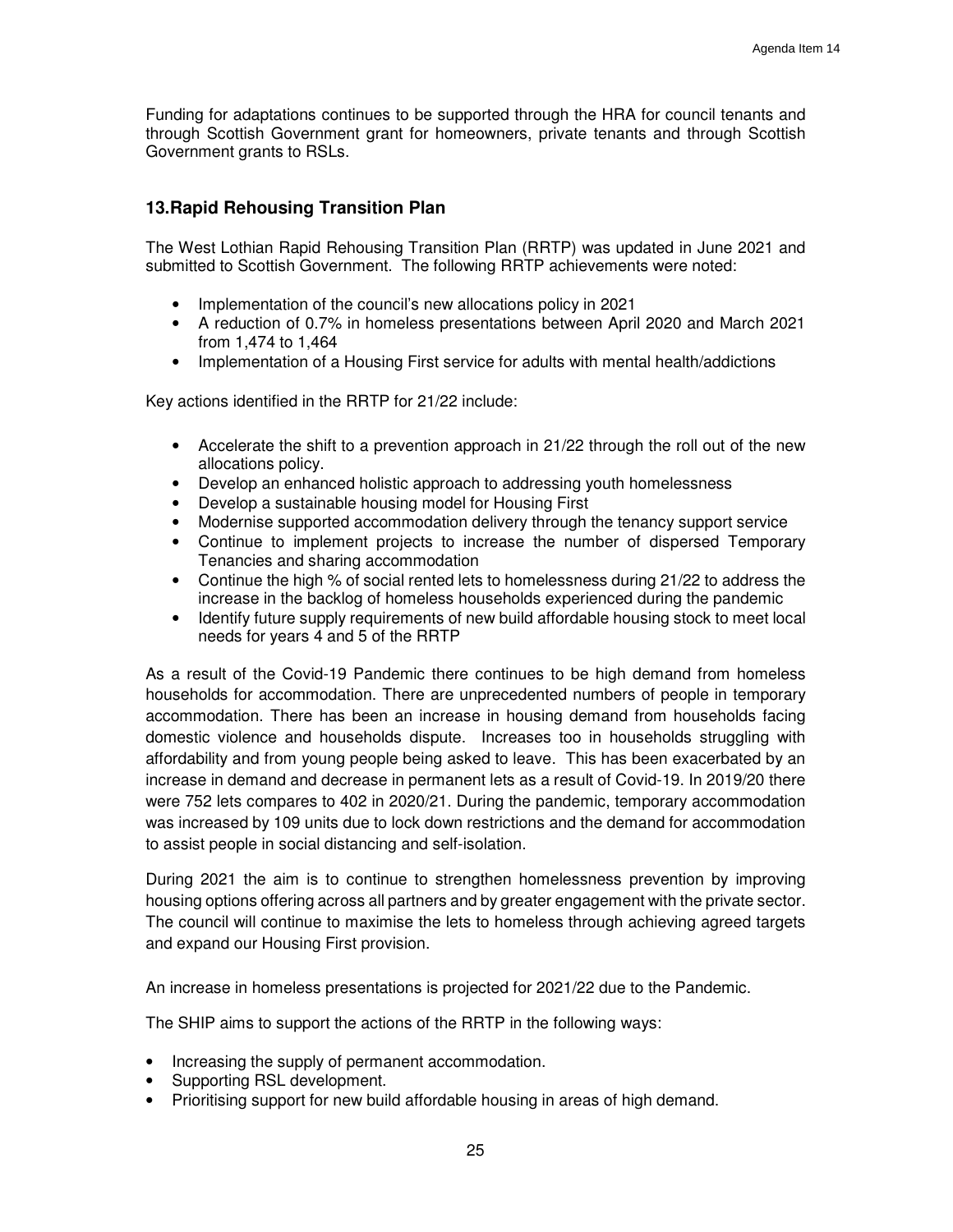As the number of new build council completions decrease and the RSL completions increase, it is critical that all providers assist in meeting the needs of homeless households

# **14. Child Poverty (Scotland) Act 2017**

In June 2019, Council Executive approved the Local Child Poverty Action Report. This report was updated in February 2021 to take account of Covid-19. Latest local estimates place West Lothian's level of child poverty at 24% after housing costs. This is consistent with the level for Scotland. There are key links in the report to the Rapid Rehousing Transition Plan and to West Lothian Anti-Poverty Strategy.

The LCPA report references information from the Resolution Foundation and notes that the coronavirus income shock has been felt widely across tenures, but social and private renters are more likely to have fallen behind with housing costs than home owners. Additionally, renters are more likely to have lost their job or been furloughed during the crisis whilst owners with mortgage are the group most likely to have reduced hours.

During the period 23 March to 16 August, the West Lothian Anti-Poverty service processed 5,081 claims to the Scottish Welfare Fund. This represented an increase of 55% compared with the same period in 2019. 55% of the awards were for crisis grants compared with 30% in the same period in 2019. The proportion of successful grants – a straightforward marker of increased need -- rose by 13 percentage points.

The Anti-Poverty Strategy 20/21 includes an action to ensure that additional discretionary housing payment funding is available to help tenants who may be experiencing financial difficulties as a result of Covid-19 and increase the numbers applying.

 A key outcome included in the Anti-Poverty strategy is to "increase the number of people who live in warm affordable homes". This will be measured by the number of new homes completed annually in West Lothian. This relates directly to the target of 3,000 affordable homes built between 2012 and 2022 which is included in both this SHIP and the West Lothian Local Housing Strategy 2017-2022.

#### **15.Welfare Reform**

West Lothian Council has developed an anti-poverty strategy that sets out a series of actions to support people affected by welfare reform and those at risk of poverty. The Scottish Government's Discretionary Housing Payment is being used in West Lothian to assist with housing costs and in particular to mitigate the effects of the removal of the spare room subsidy.

A key challenge for the council and other providers is to provide smaller houses for people to move to while ensuring that there is a sufficient range of house types and sizes available for applicants and tenants not affected by welfare reform.

The Covid-19 Pandemic has required a major effort from both the council and the Third Sector to assist people facing financial and health issues. Changes have been made to enable greater online support including welfare and benefits advice as well as support for health and care needs.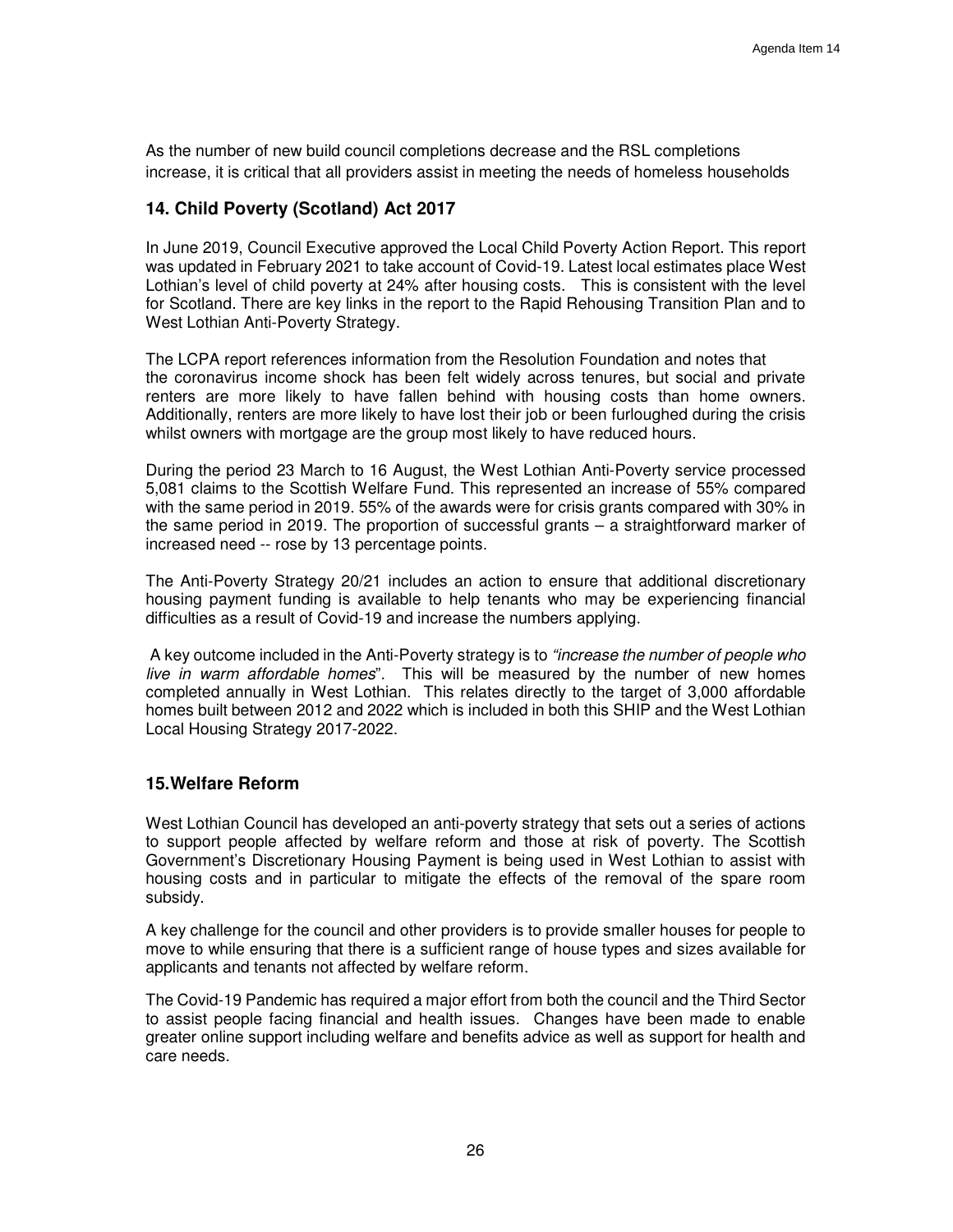# **16.Fuel Poverty and Climate Change**

The Local Housing Strategy outlines the council's approach to reducing fuel poverty and tackling emissions that contribute to climate change. The council provides advice and information on fuel poverty via the Advice shop and signposts individuals to agencies such as the Home Energy Scotland.

In 2020/21 the council invested over £1.2million to improve the energy efficiency of 181 council houses. Both sources of funding were used to improve the energy efficiency of housing stock in West Lothian and help tackle fuel poverty. Particular focus was on targeting areas with high levels of deprivation.

The council seeks to ensure that all new build housing is energy efficient and 89% of West Lothian Council Housing stock currently meets the Energy Efficiency Standard in Social Housing (EESSH).

The heating for the complex care unit at Cawburn Road will be from renewable energy through a ground source heat pump. This will attract funding from Scottish Government.

There are 57 sites identified in the SHIP by RSLs that meet greener standards.

The council is proposing the integration of net zero carbon targets for the next local housing strategy. There are two key elements to this;

- The council is aiming to make a strong commitment to ensuring that our future new build housing stock is as energy efficient as possible. It is proposed that all new build council housing stock are designed and constructed to meet the requirements to achieve an A – Rated Energy Performance Certificate (EPC) in terms of both the building's 'energy efficiency rating', and the building's 'environmental impact rating', which shows the buildings  $CO<sup>2</sup>$  emissions. In addition to this it is proposed that all future new build council housing stock should meet all 8 requirements to achieve the current Scottish Building Standards "Silver" Standard.
- A route map has been developed with key milestones for existing WLC housing stock to meet EESSH 2 compliance.

# **17.Private Sector House Condition**

The condition of houses in the private sector in West Lothian is generally good. The council's Scheme of Assistance has been reviewed to provide information, advice and access to practical assistance to enable homeowners to fulfil their responsibility of maintenance and repair of their property and to provide grant support to home owners whose homes need adapted to suit the needs of a disabled person.

The revised Scheme of Assistance was approved by the Council Executive in January 2021. The council has given a commitment to develop its approach to private sector housing over the coming years in order to improve house condition and this will include enforcement activity where necessary. Environmental Health has developed a Trusted Traders scheme. Work continues in relation to bringing private sector empty homes back into use.